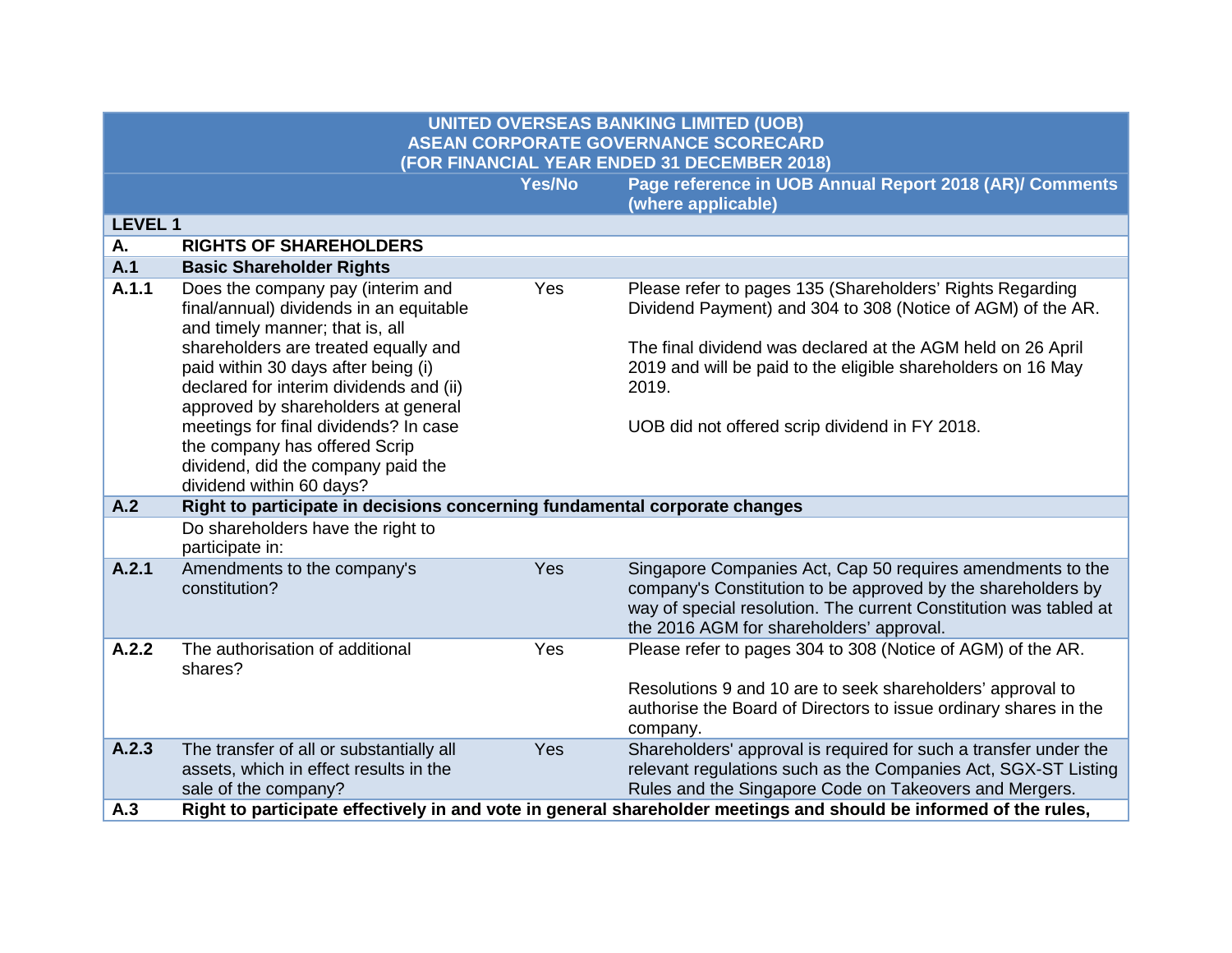|                                             | <b>UNITED OVERSEAS BANKING LIMITED (UOB)</b>                                                                                                                                       |                                                         |                                                                                                                                                                                                             |  |
|---------------------------------------------|------------------------------------------------------------------------------------------------------------------------------------------------------------------------------------|---------------------------------------------------------|-------------------------------------------------------------------------------------------------------------------------------------------------------------------------------------------------------------|--|
|                                             | <b>ASEAN CORPORATE GOVERNANCE SCORECARD</b>                                                                                                                                        |                                                         |                                                                                                                                                                                                             |  |
| (FOR FINANCIAL YEAR ENDED 31 DECEMBER 2018) |                                                                                                                                                                                    |                                                         |                                                                                                                                                                                                             |  |
|                                             |                                                                                                                                                                                    | Page reference in UOB Annual Report 2018 (AR)/ Comments |                                                                                                                                                                                                             |  |
|                                             |                                                                                                                                                                                    |                                                         | (where applicable)                                                                                                                                                                                          |  |
|                                             | including voting procedures, that govern general shareholder meetings.                                                                                                             |                                                         |                                                                                                                                                                                                             |  |
| A.3.1                                       | Do shareholders have the<br>opportunity, evidenced by an agenda                                                                                                                    | Yes                                                     | Please refer to pages 304 to 308 (Notice of AGM) of the AR.                                                                                                                                                 |  |
|                                             | item, to approve remuneration (fees,<br>allowances, benefit-in-kind and other<br>emoluments) or any increases in<br>remuneration for the non-executive<br>directors/commissioners? |                                                         | Resolution 3 is to seek shareholders' approval for the directors'<br>fees payable to non-executive directors of the company. The<br>breakdown of the directors' fees can be found on page 183 of<br>the AR. |  |
| A.3.2                                       | Does the company provide non-<br>controlling shareholders a right to<br>nominate candidates for board of<br>directors/commissioners?                                               | Yes                                                     | Article 104 of the UOB's Constitution allows any member to<br>nominate a director in accordance with the procedure set out in<br>the Constitution.                                                          |  |
|                                             |                                                                                                                                                                                    |                                                         | Such nominated candidate will have to be reviewed by the<br>Nominating Committee, who would make its recommendation to<br>the Board. Appointment is subject to the approval of MAS.                         |  |
| A.3.3                                       | Does the company allow<br>shareholders to elect<br>directors/commissioners individually?                                                                                           | Yes                                                     | Please refer to pages 304 to 308 (Notice of AGM) of the AR.<br>Resolutions 6, 7 and 8 are to seek shareholders to approve the                                                                               |  |
|                                             |                                                                                                                                                                                    |                                                         | re-appointment of Directors. At each AGM, one-third of the<br>Directors will retire and be eligible to seek re-election.                                                                                    |  |
| A.3.4                                       | Does the company disclose the voting<br>procedures used before the start of<br>meeting?                                                                                            | Yes                                                     | Please refer to pages 134 to 135 (Shareholders' Rights And<br>Responsibilities), page 308 (Notes to Notice of AGM) and the<br>Proxy Form (Notes to Proxy Form).                                             |  |
|                                             |                                                                                                                                                                                    |                                                         | Prior to the start of the poll voting at the AGM, shareholders are<br>briefed on the voting procedures.                                                                                                     |  |
| A.3.5                                       | Do the minutes of the most recent<br>AGM record that the shareholders                                                                                                              | <b>Yes</b>                                              | Please refer to page 135 of the AR.                                                                                                                                                                         |  |
|                                             | were given the opportunity to ask<br>questions and the questions raised by<br>shareholders and answers given                                                                       |                                                         | Shareholders have the opportunity to ask questions on each<br>resolution before it is put to the meeting for vote. It is recorded in<br>the minutes of AGM which can be found on the UOB corporate          |  |
|                                             |                                                                                                                                                                                    |                                                         |                                                                                                                                                                                                             |  |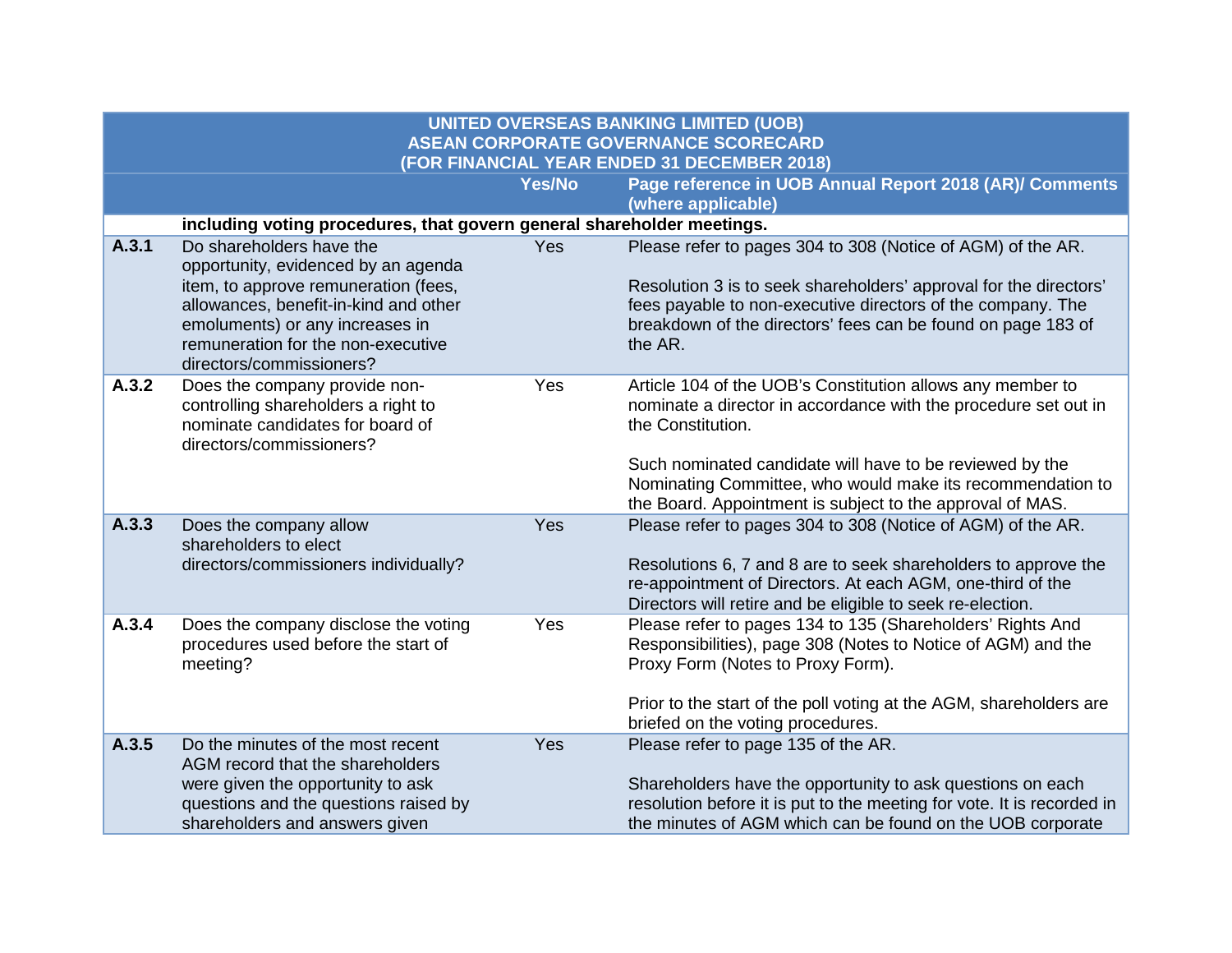|        | <b>UNITED OVERSEAS BANKING LIMITED (UOB)</b>                              |        |                                                                    |  |
|--------|---------------------------------------------------------------------------|--------|--------------------------------------------------------------------|--|
|        | <b>ASEAN CORPORATE GOVERNANCE SCORECARD</b>                               |        |                                                                    |  |
|        |                                                                           |        | (FOR FINANCIAL YEAR ENDED 31 DECEMBER 2018)                        |  |
|        |                                                                           | Yes/No | Page reference in UOB Annual Report 2018 (AR)/ Comments            |  |
|        |                                                                           |        | (where applicable)                                                 |  |
|        | recorded?                                                                 |        | website (https://www.uobgroup.com/investor-relations/agm-and-      |  |
|        |                                                                           |        | egm/index.html).                                                   |  |
| A.3.6  | Does the company disclose the voting<br>results including approving,      | Yes    | Please refer to page 135 of the AR.                                |  |
|        | dissenting, and abstaining votes for                                      |        | The voting results of the AGM can be found on UOB corporate        |  |
|        | all resolutions/each agenda item for                                      |        | website (https://www.uobgroup.com/investor-relations/agm-and-      |  |
|        | the most recent AGM?                                                      |        | egm/index.html) or on SGXNet.                                      |  |
| A.3.7  | Does the company disclose the list of<br>board members who attended the   | Yes    | Please refer to page 123 of the AR.                                |  |
|        | most recent AGM?                                                          |        | The names of board members who attended the AGM are                |  |
|        |                                                                           |        | recorded in the minutes of AGM which can be found on the UOB       |  |
|        |                                                                           |        | corporate website (https://www.uobgroup.com/investor-              |  |
|        |                                                                           |        | relations/agm-and-egm/index.html).                                 |  |
| A.3.8  | Does the company disclose that all<br>board members and the CEO (if he is | Yes    | The CEO is also a Director of the company.                         |  |
|        | not a board member) attended the                                          |        | The names of board members who attended the AGM are                |  |
|        | most recent AGM?                                                          |        | recorded in the minutes of AGM which can be found on the UOB       |  |
|        |                                                                           |        | corporate website (https://www.uobgroup.com/investor-              |  |
|        |                                                                           |        | relations/agm-and-egm/index.html).                                 |  |
| A.3.9  | Does the company allow voting in<br>absentia?                             | Yes    | Please refer to pages 134 to 135 of the AR.                        |  |
|        |                                                                           |        | Shareholders are allowed to appoint proxy(ies) to attend the       |  |
|        |                                                                           |        | AGM or to appoint the Chairman of the AGM to cast the votes on     |  |
|        |                                                                           |        | their behalf.                                                      |  |
| A.3.10 | Did the company vote by poll (as                                          | Yes    | Please refer to page 135 of the AR.                                |  |
|        | opposed to by show of hands) for all                                      |        |                                                                    |  |
|        | resolutions at the most recent AGM?                                       |        | All resolutions at the AGM are voted by poll via electronic voting |  |
|        |                                                                           |        | devices.                                                           |  |
| A.311  | Does the company disclose that it has<br>appointed an independent party   | Yes    | Please refer to page 135 of the AR.                                |  |
|        | (scrutineers/inspectors) to count                                         |        | An independent scrutineer is appointed to validate the voting      |  |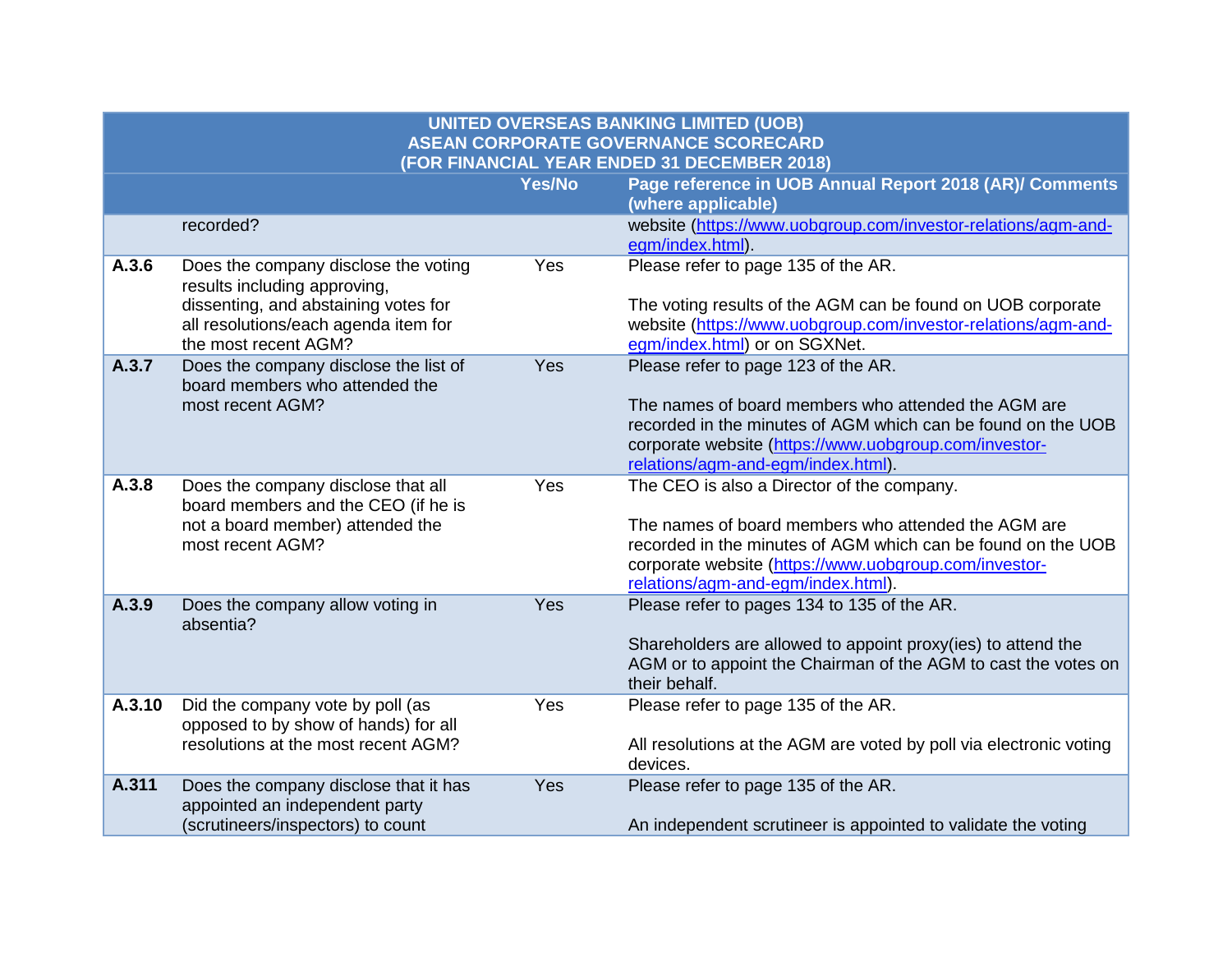| <b>ASEAN CORPORATE GOVERNANCE SCORECARD</b><br>(FOR FINANCIAL YEAR ENDED 31 DECEMBER 2018)<br>Page reference in UOB Annual Report 2018 (AR)/ Comments<br>Yes/No<br>(where applicable)<br>results at the AGM.<br>and/or validate the votes at the AGM?                                                                                                      |  |
|------------------------------------------------------------------------------------------------------------------------------------------------------------------------------------------------------------------------------------------------------------------------------------------------------------------------------------------------------------|--|
|                                                                                                                                                                                                                                                                                                                                                            |  |
|                                                                                                                                                                                                                                                                                                                                                            |  |
|                                                                                                                                                                                                                                                                                                                                                            |  |
|                                                                                                                                                                                                                                                                                                                                                            |  |
|                                                                                                                                                                                                                                                                                                                                                            |  |
| A.312<br>Yes<br>Does the company make publicly<br>Please refer to page 135 of the AR.<br>available by the next working day the                                                                                                                                                                                                                             |  |
| result of the votes taken during the<br>The voting results are announced on SGXNet as well as UOB                                                                                                                                                                                                                                                          |  |
| most recent AGM/EGM for all<br>corporate website (https://www.uobgroup.com/investor-                                                                                                                                                                                                                                                                       |  |
| relations/agm-and-egm/index.html) on the same day after the<br>resolutions?<br>conclusion of the AGM.                                                                                                                                                                                                                                                      |  |
| Does the company provide at least 21<br><b>Yes</b><br>Please refer to pages 304 to 308 (Notice of AGM) of the AR.<br>A.313<br>days' notice for all AGMs and EGMs?                                                                                                                                                                                          |  |
| Date of Notice: 3 April 2019                                                                                                                                                                                                                                                                                                                               |  |
| Date of AGM 26 April 2019                                                                                                                                                                                                                                                                                                                                  |  |
| A.314<br>Yes<br>Please refer to pages 131 and 133 (External Auditor), 183<br>Does the company provide the<br>rationale and explanation for each<br>(Directors' Remuneration) and 304 to 308 (Notice of AGM) of the<br>agenda item which require<br>AR.<br>shareholders' approval in the notice<br>of AGM/circulars and/or the<br>accompanying statement?   |  |
| A.315<br>Yes<br>Does the company give the<br>Shareholders may place item(s) on the AGM agenda in<br>opportunity for shareholder to place<br>accordance with the Companies Act.<br>item/s on the agenda of AGM?                                                                                                                                             |  |
| Markets for corporate control should be allowed to function in an efficient and transparent manner.<br>A.4                                                                                                                                                                                                                                                 |  |
| A.4.1<br>In cases of mergers, acquisitions<br>UOB would do so as required by the Singapore Code on Take-<br><b>Yes</b><br>and/or takeovers requiring<br>overs and Mergers.<br>shareholders' approval, does the<br>board of directors/commissioners of<br>the company appoint an independent<br>party to evaluate the fairness of the<br>transaction price? |  |
| A.5<br>The exercise of ownership rights by all shareholders, including institutional investors, should be facilitated.                                                                                                                                                                                                                                     |  |
| A.5.1<br>Does the company disclose its<br>Please refer to page 135 (Communication with Shareholders) of<br>Yes                                                                                                                                                                                                                                             |  |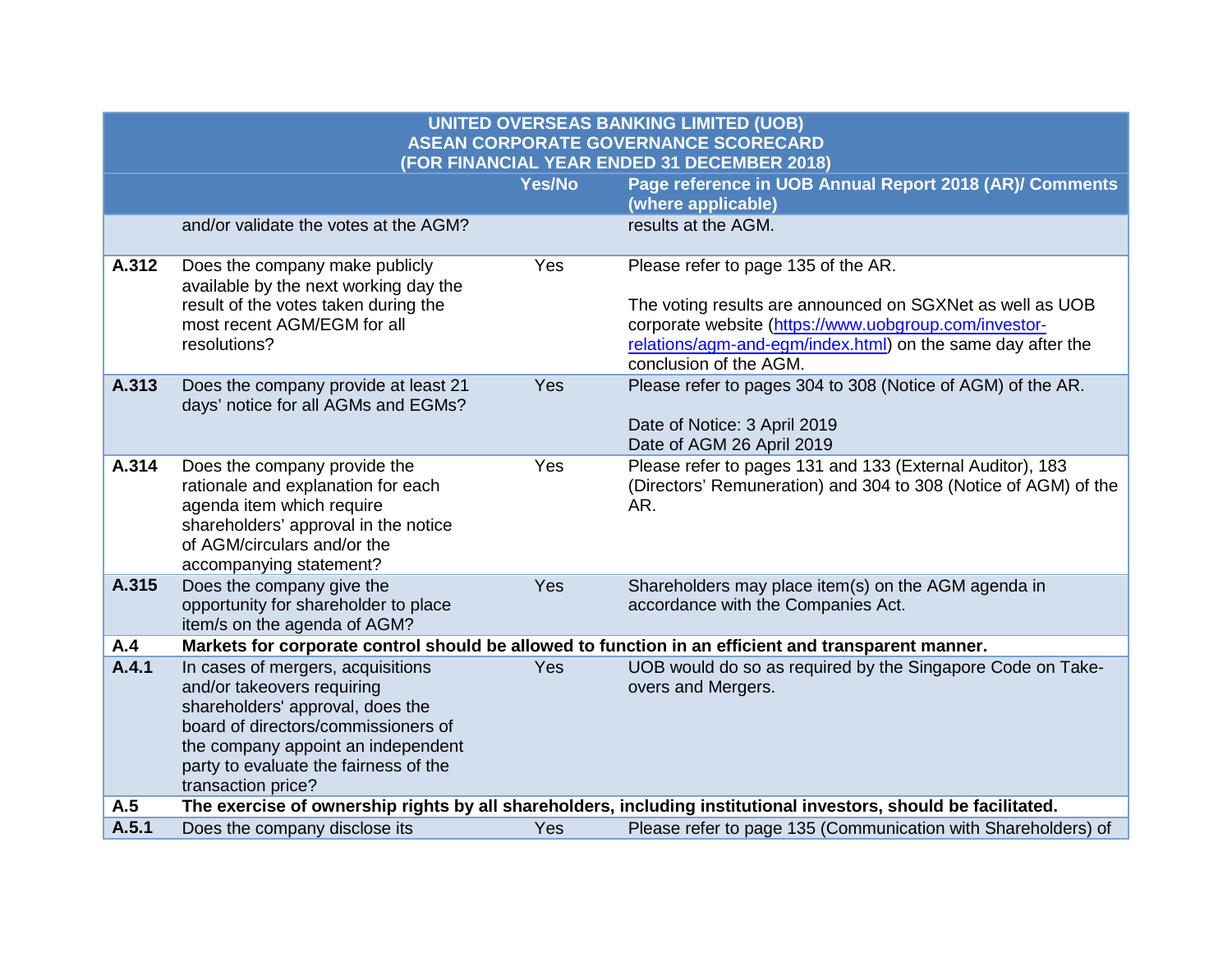|              | <b>UNITED OVERSEAS BANKING LIMITED (UOB)</b><br><b>ASEAN CORPORATE GOVERNANCE SCORECARD</b><br>(FOR FINANCIAL YEAR ENDED 31 DECEMBER 2018)                                                                                                      |                |                                                                                                                                                                     |  |
|--------------|-------------------------------------------------------------------------------------------------------------------------------------------------------------------------------------------------------------------------------------------------|----------------|---------------------------------------------------------------------------------------------------------------------------------------------------------------------|--|
|              |                                                                                                                                                                                                                                                 | Yes/No         | Page reference in UOB Annual Report 2018 (AR)/ Comments<br>(where applicable)                                                                                       |  |
|              | practices to encourage shareholders<br>to engage the company beyond<br>AGM?                                                                                                                                                                     |                | the AR.                                                                                                                                                             |  |
| <b>B.</b>    | <b>EQUITABLE TREATMENT OF SHAREHOLDERS</b>                                                                                                                                                                                                      |                |                                                                                                                                                                     |  |
| B.1          | <b>Shares and Voting Rights</b>                                                                                                                                                                                                                 |                |                                                                                                                                                                     |  |
| <b>B.1.1</b> | Does the company's ordinary or<br>common shares have one vote for                                                                                                                                                                               | Yes            | Please refer to page 135 of the AR.                                                                                                                                 |  |
|              | one share?                                                                                                                                                                                                                                      |                | Each ordinary share carries one vote.                                                                                                                               |  |
| <b>B.1.2</b> | Where the company has more than<br>one class of shares, does the<br>company publicise the voting rights<br>attached to each class of shares (e.g.<br>through the company website /<br>reports/ the stock exchange/ the<br>regulator's website)? | Not applicable | UOB only has one class of shares.                                                                                                                                   |  |
| B.2          | <b>Notice of AGM</b>                                                                                                                                                                                                                            |                |                                                                                                                                                                     |  |
| B.2.1        | Does each resolution in the most<br>recent AGM deal with only one item,<br>i.e., there is no bundling of several<br>items into the same resolution?                                                                                             | Yes            | Please refer to pages 304 to 308 (Notice of AGM) of the AR.                                                                                                         |  |
| B.2.2        | Are the company's notice of the most<br>recent AGM/circulars fully translated<br>into English and published on the<br>same date as the local-language<br>version?                                                                               | Not applicable | The AR is published in English. A Chinese version is also<br>available.                                                                                             |  |
|              | Does the notice of AGM/circulars<br>have the following details:                                                                                                                                                                                 |                |                                                                                                                                                                     |  |
| B.2.3        | Are the profiles of<br>directors/commissioners (at least age,<br>academic qualification, date of                                                                                                                                                | Partial        | The full profiles of the directors can be found on pages 13 and<br>16 of the AR and on the UOB website<br>https://www.uobgroup.com/uobgroup/about/management/board- |  |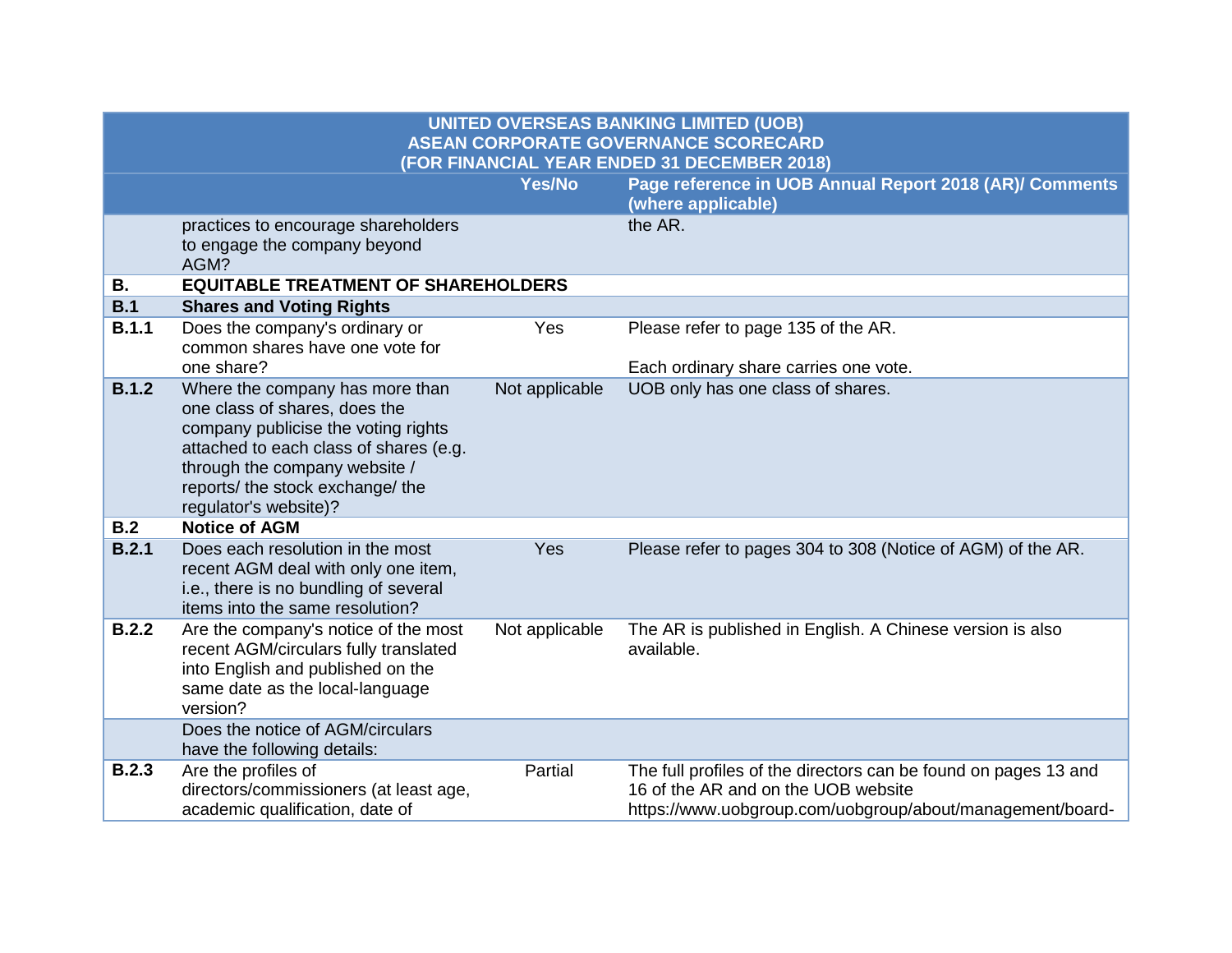|              | <b>UNITED OVERSEAS BANKING LIMITED (UOB)</b><br><b>ASEAN CORPORATE GOVERNANCE SCORECARD</b><br>(FOR FINANCIAL YEAR ENDED 31 DECEMBER 2018)                                             |        |                                                                                                                                                                                                                                                                                                                  |  |
|--------------|----------------------------------------------------------------------------------------------------------------------------------------------------------------------------------------|--------|------------------------------------------------------------------------------------------------------------------------------------------------------------------------------------------------------------------------------------------------------------------------------------------------------------------|--|
|              |                                                                                                                                                                                        | Yes/No | Page reference in UOB Annual Report 2018 (AR)/ Comments<br>(where applicable)                                                                                                                                                                                                                                    |  |
|              | appointment, experience, and<br>directorships in other listed<br>companies) in seeking election/re-<br>election included?                                                              |        | of-directors.page.                                                                                                                                                                                                                                                                                               |  |
| B.2.4        | Are the auditors seeking<br>appointment/re-appointment clearly<br>identified?                                                                                                          | Yes    | Please refer to pages 133 and 304 of the AR.                                                                                                                                                                                                                                                                     |  |
| B.2.5        | Were the proxy documents made<br>easily available?                                                                                                                                     | Yes    | The instrument to appoint proxy(ies) can be found at the end of<br>the AR and is also provided to shareholders together with the<br>Notice of AGM. The soft copy of the AR is available on the<br>corporate website. A copy of the document was also enclosed in<br>the announcement on Notice of AGM on SGXNet. |  |
| <b>B.3</b>   | Insider trading and abusive self-dealing should be prohibited.                                                                                                                         |        |                                                                                                                                                                                                                                                                                                                  |  |
| <b>B.3.1</b> | Does the company have policies<br>and/or rules prohibiting<br>directors/commissioners and<br>employees to benefit from knowledge<br>which is not generally available to the<br>market? | Yes    | Please refer to page 137 (Securities Dealing) of the AR.                                                                                                                                                                                                                                                         |  |
| <b>B.3.2</b> | Are the directors / commissioners<br>required to report their dealings in<br>company shares within 3 business<br>days?                                                                 | Yes    | Please refer to page 137 (Securities Dealing) of the AR.<br>Every Director and the CEO must notify the Bank of his interests<br>in the securities of UOB and its related corporations within 2<br>business days after he acquires or disposes of such interests or<br>becomes aware of any change in interests.  |  |
| B.4          | Related party transactions by directors and key executives.                                                                                                                            |        |                                                                                                                                                                                                                                                                                                                  |  |
| <b>B.4.1</b> | Does the company have a policy<br>requiring directors /commissioners to<br>disclose their interest in transactions                                                                     | Yes    | Please refer to page 136 (Related Party Transaction and<br>Interested Person Transaction) of the AR.                                                                                                                                                                                                             |  |
|              | and any other conflicts of interest?                                                                                                                                                   |        | The Directors are also required to disclose their interest in<br>transaction and any other conflicts of interests pursuant to the                                                                                                                                                                                |  |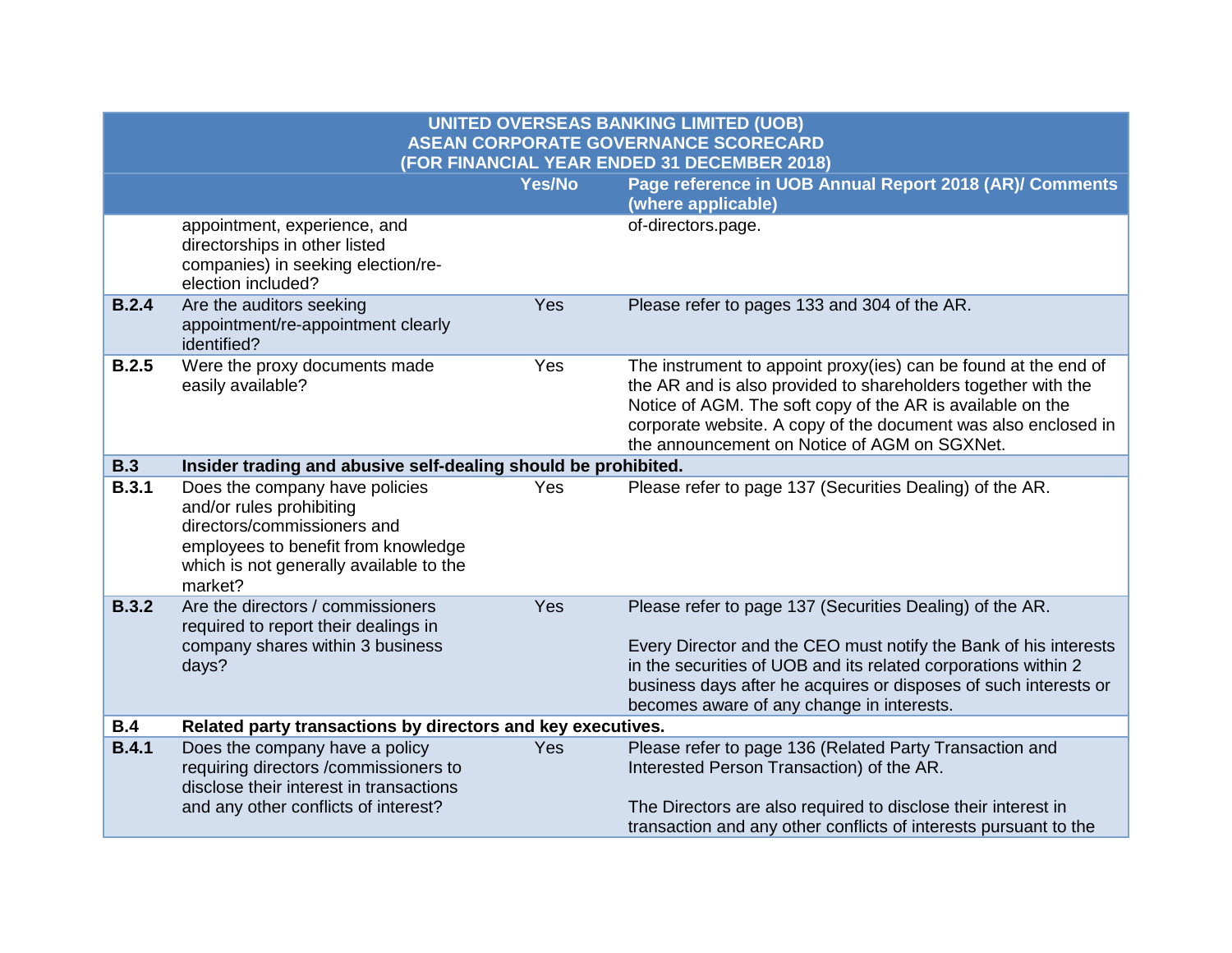|              | <b>UNITED OVERSEAS BANKING LIMITED (UOB)</b><br><b>ASEAN CORPORATE GOVERNANCE SCORECARD</b>                                                                                                                             |        |                                                                                                                                                                                                                                                                                                                                                                       |  |
|--------------|-------------------------------------------------------------------------------------------------------------------------------------------------------------------------------------------------------------------------|--------|-----------------------------------------------------------------------------------------------------------------------------------------------------------------------------------------------------------------------------------------------------------------------------------------------------------------------------------------------------------------------|--|
|              |                                                                                                                                                                                                                         |        | (FOR FINANCIAL YEAR ENDED 31 DECEMBER 2018)                                                                                                                                                                                                                                                                                                                           |  |
|              |                                                                                                                                                                                                                         | Yes/No | Page reference in UOB Annual Report 2018 (AR)/ Comments<br>(where applicable)                                                                                                                                                                                                                                                                                         |  |
|              |                                                                                                                                                                                                                         |        | Singapore Companies Act, Cap 50.                                                                                                                                                                                                                                                                                                                                      |  |
| <b>B.4.2</b> | Does the company have a policy<br>requiring a committee of independent<br>directors/commissioners to review<br>material RPTs to determine whether<br>they are in the best interests of the<br>company and shareholders? | Yes    | Please refer to page 136 (Related Party Transaction and<br>Interested Person Transaction) of the AR. UOB has a group<br>policy on transactions with related parties. The policy documents<br>the roles of the Board Risk Management Committee (BRMC)<br>and the Board in approving RPTs. Both the BRMC and the<br>Board comprise a majority of independent directors. |  |
| <b>B.4.3</b> | Does the company have a policy<br>requiring board members<br>(directors/commissioners) to abstain<br>from participating in the board<br>discussion on a particular agenda<br>when they are conflicted?                  | Yes    | A Board/board committee member who has a vested interest in<br>the issue being discussed is required, under the respective<br>terms of reference of the board/committee, to recuse himself<br>from the discussions to avoid conflict of interests.<br>Please refer to page 123 (Managing Potential Conflicts of<br>Interests) of the AR.                              |  |
| <b>B.4.4</b> | Does the company have policies on<br>loans to directors and commissioners<br>either forbidding this practice or<br>ensuring that they are being<br>conducted at arm's length basis and<br>at market rates?              | Yes    | Loans to directors will be regarded as an Interested Person<br>Transactions/Related Party Transactions, which will be reviewed<br>by the Board Risk Management Committee/Board to ensure that<br>all such transactions are being conducted on normal commercial<br>terms and on an arm's length basis.                                                                |  |
| B.5          | Protecting minority shareholders from abusive actions                                                                                                                                                                   |        |                                                                                                                                                                                                                                                                                                                                                                       |  |
| B.5.1        | Does the company disclose that<br>RPTs are conducted in such a way to<br>ensure that they are fair and at arms'<br>length?                                                                                              | Yes    | Please refer to page 136 (Related Party Transaction and<br>Interested Person Transaction) of the AR.                                                                                                                                                                                                                                                                  |  |
| B.5.2        | In case of related party transactions<br>requiring shareholders' approval, is<br>the decision made by disinterested                                                                                                     | Yes    | Please refer to page 123 (Managing Potential Conflicts of<br>Interests) of the AR.                                                                                                                                                                                                                                                                                    |  |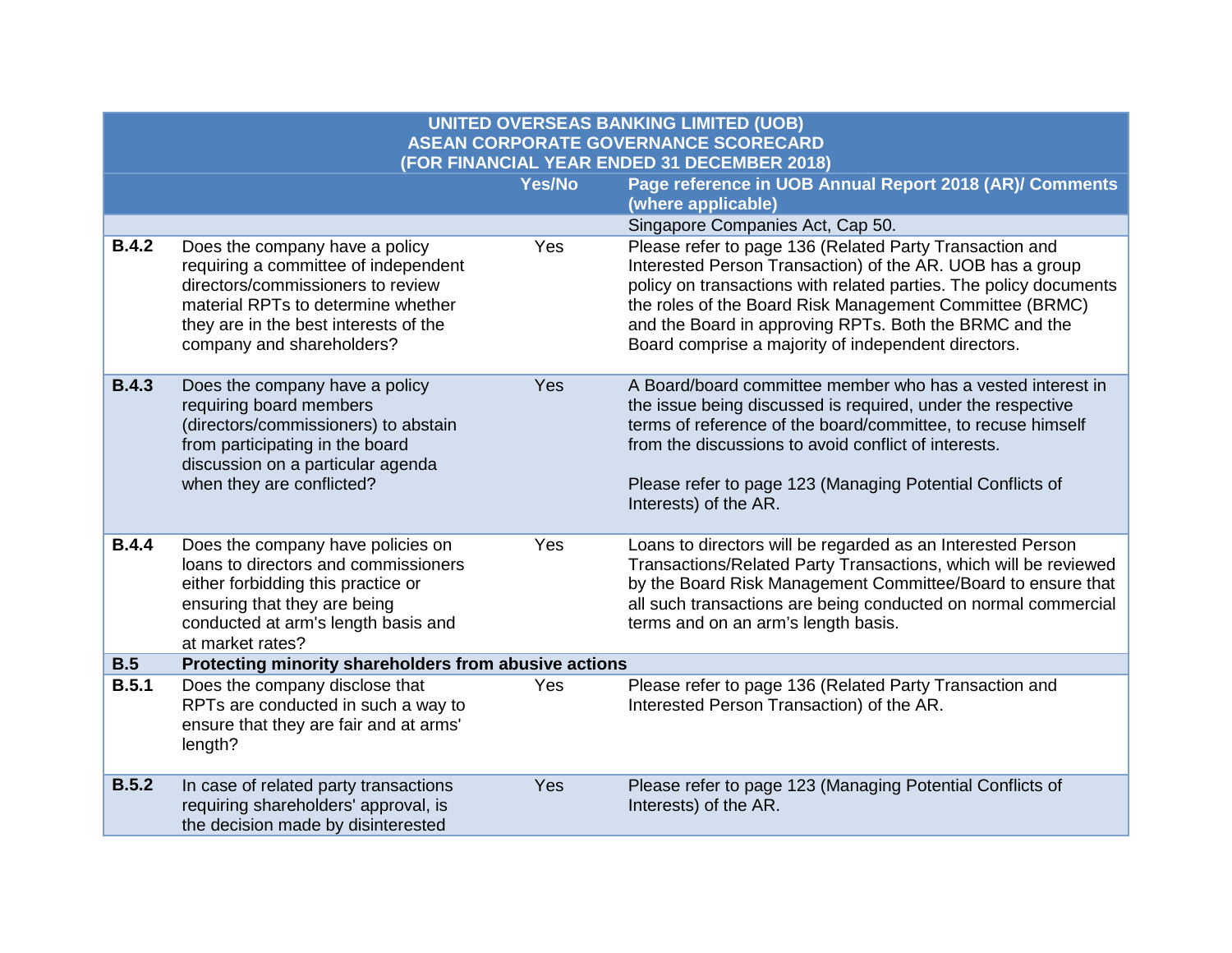|                                             | <b>UNITED OVERSEAS BANKING LIMITED (UOB)</b> |        |                                                                                                          |  |
|---------------------------------------------|----------------------------------------------|--------|----------------------------------------------------------------------------------------------------------|--|
| <b>ASEAN CORPORATE GOVERNANCE SCORECARD</b> |                                              |        |                                                                                                          |  |
|                                             |                                              |        | (FOR FINANCIAL YEAR ENDED 31 DECEMBER 2018)                                                              |  |
|                                             |                                              | Yes/No | Page reference in UOB Annual Report 2018 (AR)/ Comments                                                  |  |
|                                             |                                              |        | (where applicable)                                                                                       |  |
|                                             | shareholders?                                |        | In accordance with the SGX-ST Listing Rules, where any                                                   |  |
|                                             |                                              |        | interested persons transaction requires shareholder's approval,                                          |  |
|                                             |                                              |        | the interested person will abstain from voting and the decision                                          |  |
|                                             |                                              |        | will be made by disinterested shareholders.                                                              |  |
| C.                                          | <b>ROLE OF STAKEHOLDERS</b>                  |        |                                                                                                          |  |
| $\overline{C.1}$                            |                                              |        | The rights of stakeholders that are established by law or through mutual agreements are to be respected. |  |
|                                             | Does the company disclose a policy           |        |                                                                                                          |  |
|                                             | and practices that address :                 |        |                                                                                                          |  |
| C.1.1                                       | The existence and scope of the               | Yes    | UOB has a Code of Conduct which guides employees'                                                        |  |
|                                             | company's efforts to address                 |        | behaviours on treating customers fairly and professionally and                                           |  |
|                                             | customers' welfare?                          |        | protecting customers' information, Please refer to pages 35 to 67                                        |  |
|                                             |                                              |        | of the AR.                                                                                               |  |
| C.1.2                                       | Supplier/contractor selection                | Yes    | UOB has policies governing the selection of                                                              |  |
|                                             | procedures?                                  |        | suppliers/contractors and the outsourcing of services. Please                                            |  |
|                                             |                                              |        | refer to page 111 of the AR.                                                                             |  |
| C.1.3                                       | The company's efforts to ensure that         | Yes    | UOB has established an Environmental, Social and Governance                                              |  |
|                                             | its value chain is environmentally           |        | Committee to look into these matters. Please refer to pages 26                                           |  |
|                                             | friendly or is consistent with               |        | to 33, 55, 65, 92 to 97 and 109 of the AR.                                                               |  |
|                                             | promoting sustainable development?           | Yes    |                                                                                                          |  |
| C.1.4                                       | The company's efforts to interact with       |        | Please refer to pages 79 to 91 of the AR.                                                                |  |
|                                             | the communities in which they<br>operate?    |        |                                                                                                          |  |
| C.1.5                                       | The company's anti-corruption                | Yes    | UOB has a Code of Conduct and a Group Whistle-blowing Policy                                             |  |
|                                             | programmes and procedures?                   |        |                                                                                                          |  |
|                                             |                                              |        | Please refer to page 105 (Anti-Corruption) of the AR.                                                    |  |
| C.1.6                                       | How creditors' rights are                    | Yes    | UOB is committed to act in the best interests of our customers.                                          |  |
|                                             | safeguarded?                                 |        | Please refer to pages 35 to 43 of the AR.                                                                |  |
| C.1.7                                       | Does the company have a separate             | Yes    | Please refer to pages 6, 23 to 34 (Sustainability Report) of the                                         |  |
|                                             |                                              |        |                                                                                                          |  |
|                                             | efforts on environment/economy and           |        |                                                                                                          |  |
|                                             | report/section that discusses its            |        | AR.                                                                                                      |  |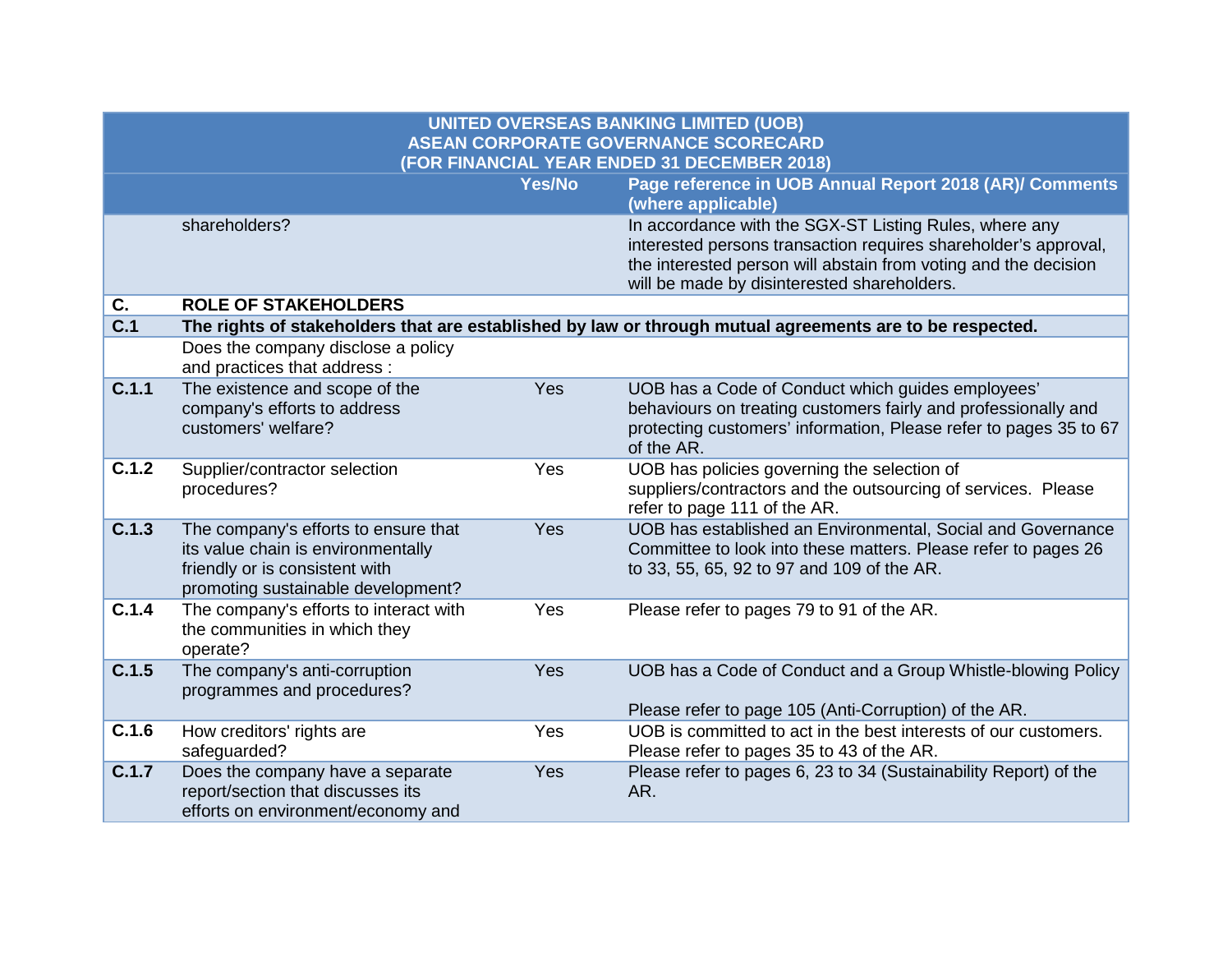|       | <b>UNITED OVERSEAS BANKING LIMITED (UOB)</b><br><b>ASEAN CORPORATE GOVERNANCE SCORECARD</b><br>(FOR FINANCIAL YEAR ENDED 31 DECEMBER 2018)                                                                                                                          |        |                                                                                                                                                                                                                                     |
|-------|---------------------------------------------------------------------------------------------------------------------------------------------------------------------------------------------------------------------------------------------------------------------|--------|-------------------------------------------------------------------------------------------------------------------------------------------------------------------------------------------------------------------------------------|
|       |                                                                                                                                                                                                                                                                     | Yes/No | Page reference in UOB Annual Report 2018 (AR)/ Comments<br>(where applicable)                                                                                                                                                       |
|       | social issues?                                                                                                                                                                                                                                                      |        |                                                                                                                                                                                                                                     |
| C.2   | redress for violation of their rights.                                                                                                                                                                                                                              |        | Where stakeholder interests are protected by law, stakeholders should have the opportunity to obtain effective                                                                                                                      |
| C.2.1 | Does the company provide contact<br>details via the company's website or<br>Annual Report which stakeholders<br>(e.g. customers, suppliers, general<br>public etc.) can use to voice their<br>concerns and/or complaints for<br>possible violation of their rights? | Yes    | Please refer to page 137 (Whistle-Blowing Policy) of the AR.<br>The contact details can also be found on UOB corporate website<br>(https://www.uobgroup.com/investor-relations/corporate-<br>governance/index.html).                |
| C.3   | Mechanisms for employee participation should be permitted to develop.                                                                                                                                                                                               |        |                                                                                                                                                                                                                                     |
| C.3.1 | Does the company explicitly disclose<br>the policies and practices on health,<br>safety and welfare for its employees?                                                                                                                                              | Yes    | Please refer to page 71 of the AR.                                                                                                                                                                                                  |
| C.3.2 | Does the company explicitly disclose<br>the policies and practices on training<br>and development programmes for its<br>employees?                                                                                                                                  | Yes    | Please refer to pages 71 to 74 of the AR.                                                                                                                                                                                           |
| C.3.3 | Does the company have a<br>reward/compensation policy that<br>accounts for the performance of the<br>company beyond short-term financial<br>measures?                                                                                                               | Yes    | Please refer to pages 141 to 144 of the AR.                                                                                                                                                                                         |
| C.4   | doing this.                                                                                                                                                                                                                                                         |        | Stakeholders including individual employee and their representative bodies, should be able to freely communicate<br>their concerns about illegal or unethical practices to the board and their rights should not be compromised for |
| C.4.1 | Does the company have a whistle<br>blowing policy which includes<br>procedures for complaints by                                                                                                                                                                    | Yes    | UOB's Whistle-Blowing Policy includes procedures to raise these<br>issues.                                                                                                                                                          |
|       | employees and other stakeholders<br>concerning alleged illegal and                                                                                                                                                                                                  |        | Please refer to page 137 (Whistle-Blowing Policy) of the AR.                                                                                                                                                                        |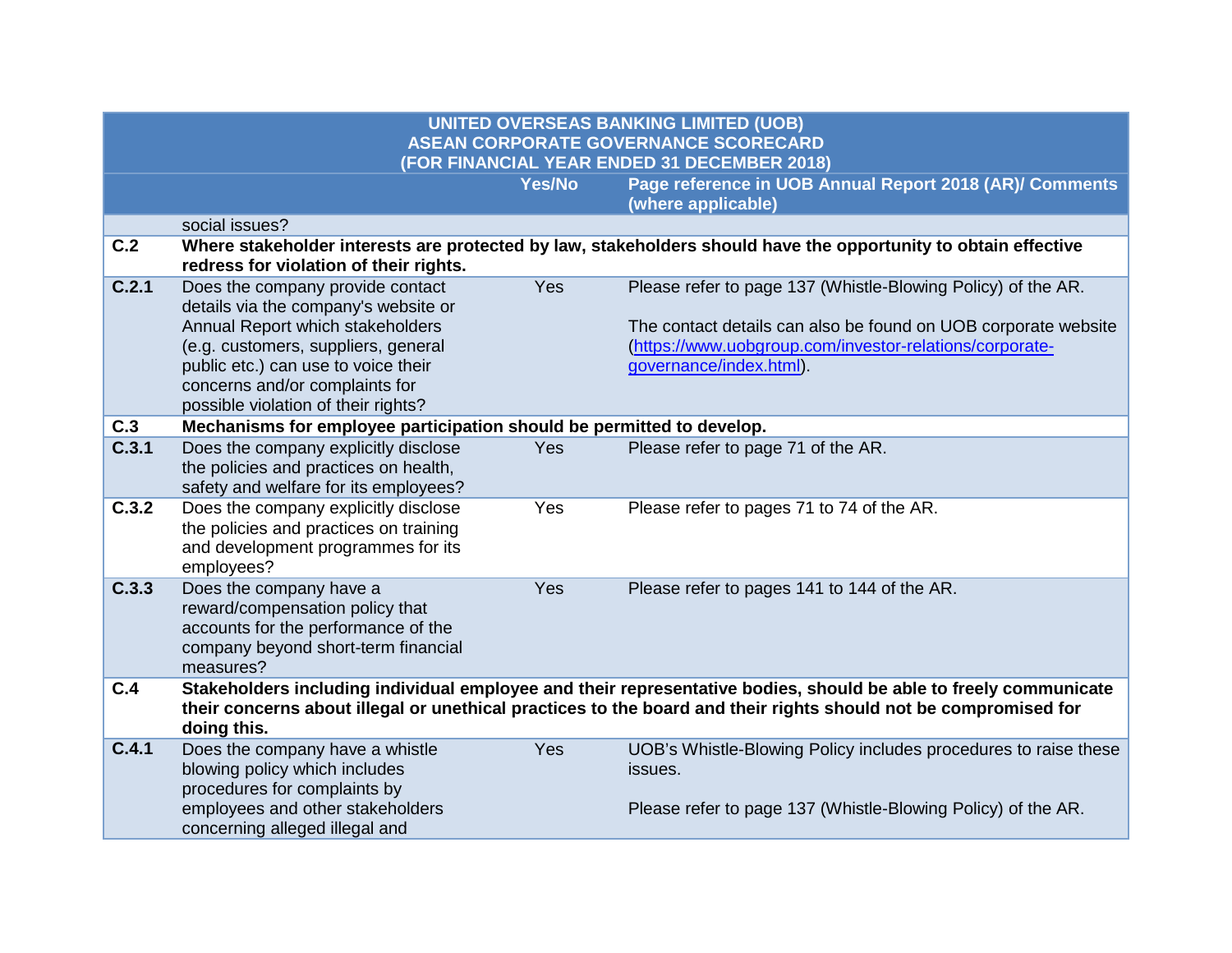| <b>UNITED OVERSEAS BANKING LIMITED (UOB)</b><br><b>ASEAN CORPORATE GOVERNANCE SCORECARD</b><br>(FOR FINANCIAL YEAR ENDED 31 DECEMBER 2018) |                                                                                                                                                          |                      |                                                                                                                                                                                                           |
|--------------------------------------------------------------------------------------------------------------------------------------------|----------------------------------------------------------------------------------------------------------------------------------------------------------|----------------------|-----------------------------------------------------------------------------------------------------------------------------------------------------------------------------------------------------------|
|                                                                                                                                            |                                                                                                                                                          | Yes/No               | Page reference in UOB Annual Report 2018 (AR)/ Comments<br>(where applicable)                                                                                                                             |
|                                                                                                                                            | unethical behaviour and provide<br>contact details via the company's<br>website or annual report                                                         |                      | Information regarding UOB whistle-blowing policy can also be<br>found on UOB corporate website<br>(https://www.uobgroup.com/investor-relations/corporate-<br>governance/index.html).                      |
| C.4.2                                                                                                                                      | Does the company have a policy or<br>procedures to protect an<br>employee/person who reveals alleged<br>illegal/unethical behaviour from<br>retaliation? | Yes                  | UOB's Whistle-blowing Policy provides that UOB prohibits<br>reprisal in any form against whistle-blowers who have acted in<br>good faith.<br>Please refer to page 137 (Whistle-Blowing Policy) of the AR. |
| D.                                                                                                                                         | <b>DISCLOSURE AND TRANSPARENCY</b>                                                                                                                       |                      |                                                                                                                                                                                                           |
| D.1                                                                                                                                        | <b>Transparent Ownership Structure</b>                                                                                                                   |                      |                                                                                                                                                                                                           |
| D.1.1                                                                                                                                      | Does the information on<br>shareholdings reveal the identity of<br>beneficial owners, holding 5%<br>shareholding or more?                                | Yes                  | Please refer to page 293 (Substantial Shareholders) of the AR.                                                                                                                                            |
| D.1.2                                                                                                                                      | Does the company disclose the direct<br>and indirect (deemed) shareholdings<br>of major and/or substantial<br>shareholders?                              | Yes                  | Please refer to page 293 (Substantial Shareholders) of the AR.                                                                                                                                            |
| D.1.3                                                                                                                                      | Does the company disclose the direct<br>and indirect (deemed) shareholdings<br>of directors (commissioners)?                                             | Yes                  | Please refer to page 182 (Directors' Interests In Shares or<br>Debentures) of the AR.                                                                                                                     |
| D.1.4                                                                                                                                      | Does the company disclose the direct<br>and indirect (deemed) shareholdings<br>of senior management?                                                     | Partial (for<br>CEO) | Please refer to page 182 (Directors' Interests In Shares or<br>Debentures) of the AR.<br>Mr Wee Ee Cheong is a Director and Chief Executive Officer of<br>UOB.                                            |
| D.1.5                                                                                                                                      | Does the company disclose details of                                                                                                                     | Yes                  | Please refer to pages 245 to 246 (Major Subsidiaries) and 295 to                                                                                                                                          |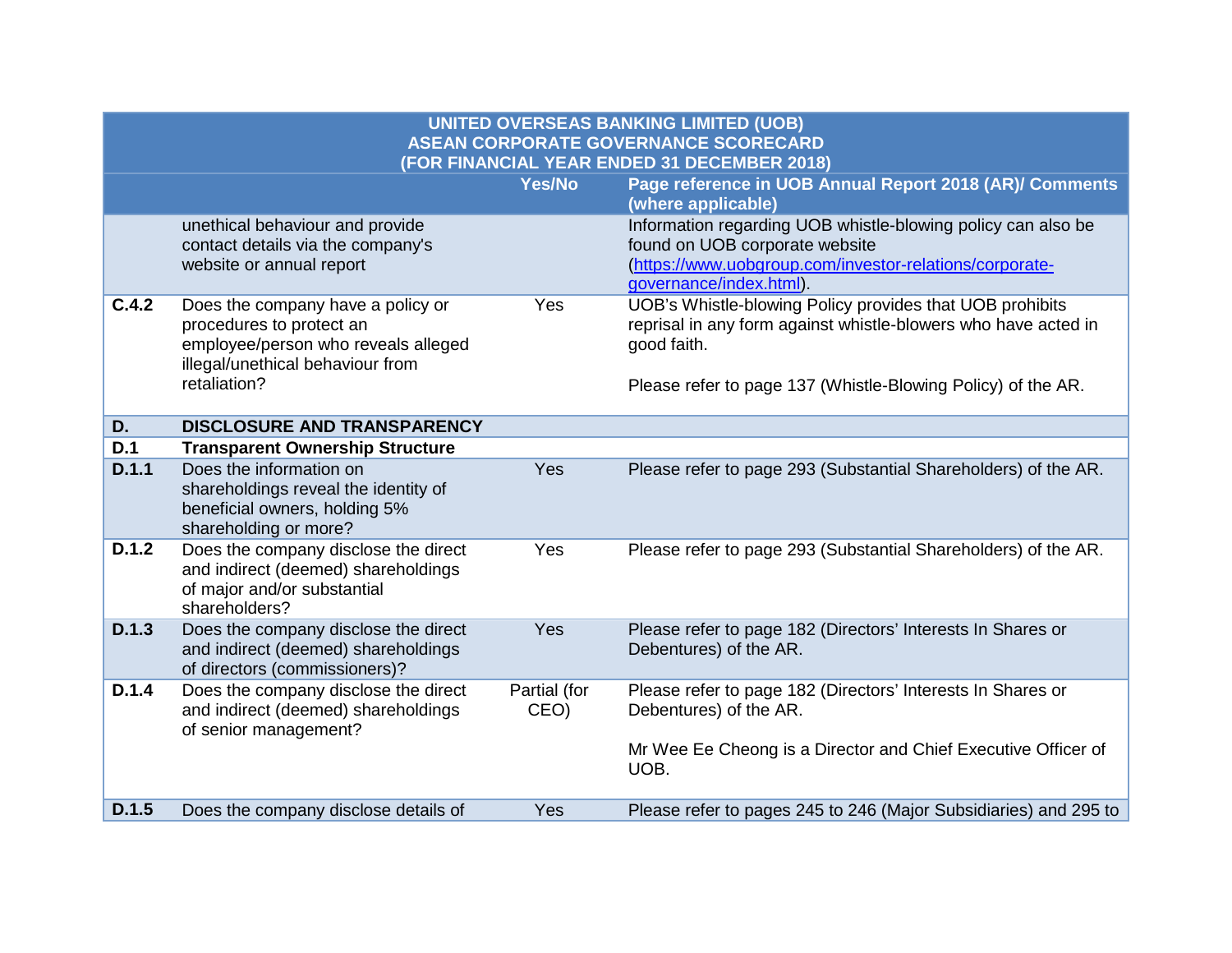|       | <b>UNITED OVERSEAS BANKING LIMITED (UOB)</b><br><b>ASEAN CORPORATE GOVERNANCE SCORECARD</b>                                                                                                                 |        |                                                                                                        |  |
|-------|-------------------------------------------------------------------------------------------------------------------------------------------------------------------------------------------------------------|--------|--------------------------------------------------------------------------------------------------------|--|
|       |                                                                                                                                                                                                             | Yes/No | (FOR FINANCIAL YEAR ENDED 31 DECEMBER 2018)<br>Page reference in UOB Annual Report 2018 (AR)/ Comments |  |
|       |                                                                                                                                                                                                             |        | (where applicable)                                                                                     |  |
|       | the parent/holding company,<br>subsidiaries, associates, joint<br>ventures and special purpose<br>enterprises/ vehicles (SPEs)/ (SPVs)?                                                                     |        | 298 (International Network) of the AR.                                                                 |  |
| D.2   | <b>Quality of Annual Report</b>                                                                                                                                                                             |        |                                                                                                        |  |
|       | Does the company's annual report<br>disclose the following items:                                                                                                                                           |        |                                                                                                        |  |
| D.2.1 | <b>Corporate Objectives</b>                                                                                                                                                                                 | Yes    | Please refer to pages 2 (What We Do), 4 to 6 and 8 to 10 of the<br>AR.                                 |  |
| D.2.2 | <b>Financial Performance indicators</b>                                                                                                                                                                     | Yes    | Please refer to pages 20 to 22, 114 to 115 and 170 to 181 of the<br>AR.                                |  |
| D.2.3 | Non-Financial Performance indicators                                                                                                                                                                        | Yes    | Please refer to pages 31 to 32, 114 to 115 of the AR.                                                  |  |
| D.2.4 | <b>Dividend Policy</b>                                                                                                                                                                                      | Yes    | Please refer to pages 100 and 135 (dividend payment) of the<br>AR.                                     |  |
| D.2.5 | Biographical details (at least age,<br>academic qualifications, date of first<br>appointment, relevant experience,<br>and any other directorships of listed<br>companies) of all<br>directors/commissioners | Yes    | Please refer to page 11 to 16 of the AR.                                                               |  |
| D.2.6 | Attendance details of each<br>director/commissioner in all<br>directors/commissoners meetings<br>held during the year                                                                                       | Yes    | Please refer to page 123 of the AR.                                                                    |  |
| D.2.7 | Total remuneration of each member<br>of the board of<br>directors/commissioners                                                                                                                             | Yes    | Please refer to page 183 of the AR.                                                                    |  |
|       | <b>Corporate Governance Confirmation</b><br><b>Statement</b>                                                                                                                                                |        |                                                                                                        |  |
| D.2.8 | Does the Annual Report contain a                                                                                                                                                                            | Yes    | Please refer to page 122 of the AR.                                                                    |  |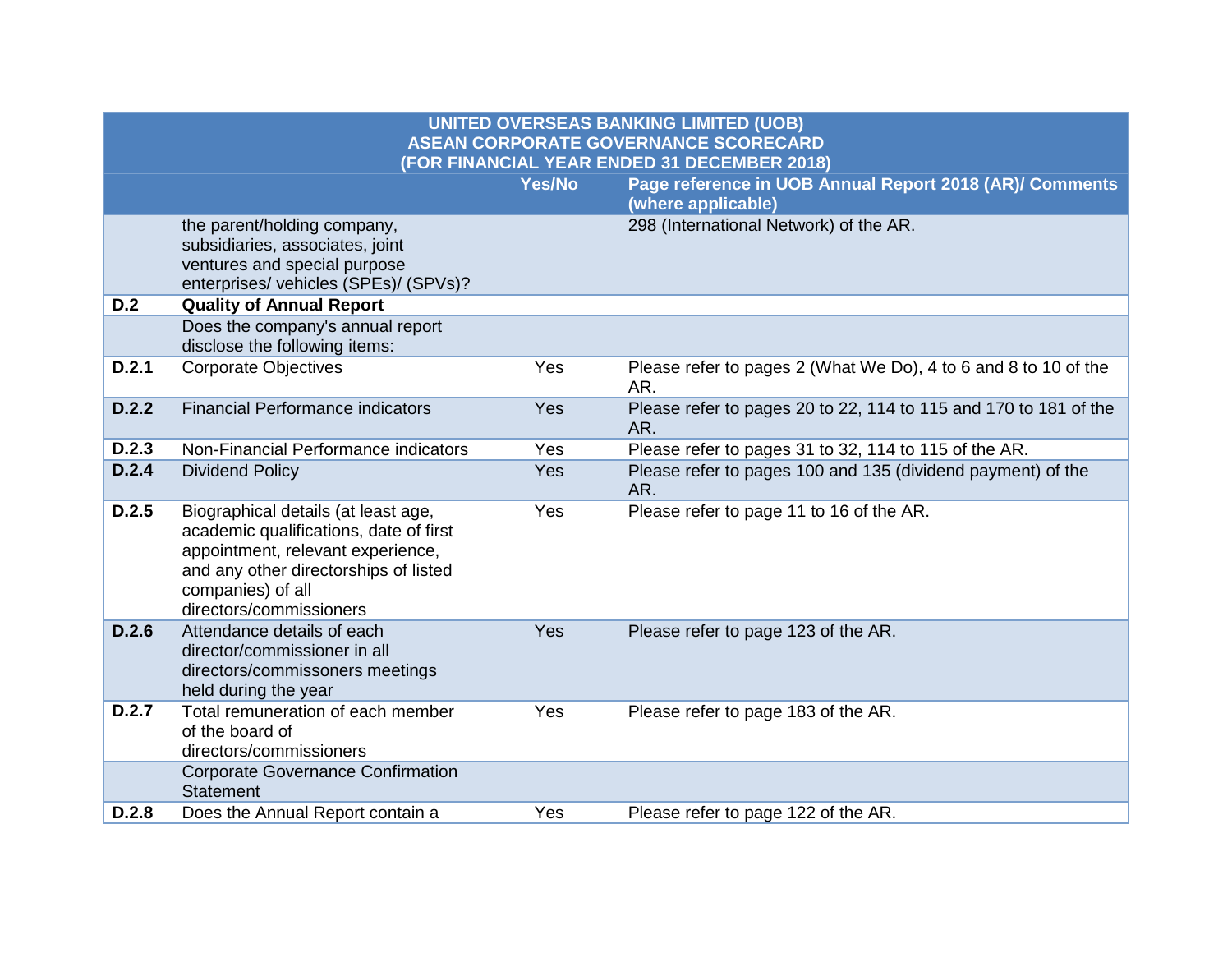| <b>UNITED OVERSEAS BANKING LIMITED (UOB)</b><br><b>ASEAN CORPORATE GOVERNANCE SCORECARD</b> |                                                                                                                                                                                           |           |                                                                                                                                                                                                                                                                                                                                         |
|---------------------------------------------------------------------------------------------|-------------------------------------------------------------------------------------------------------------------------------------------------------------------------------------------|-----------|-----------------------------------------------------------------------------------------------------------------------------------------------------------------------------------------------------------------------------------------------------------------------------------------------------------------------------------------|
|                                                                                             |                                                                                                                                                                                           | Yes/No    | (FOR FINANCIAL YEAR ENDED 31 DECEMBER 2018)<br>Page reference in UOB Annual Report 2018 (AR)/ Comments                                                                                                                                                                                                                                  |
|                                                                                             |                                                                                                                                                                                           |           | (where applicable)                                                                                                                                                                                                                                                                                                                      |
|                                                                                             | statement confirming the company's<br>full compliance with the code of<br>corporate governance and where<br>there is non-compliance, identify and<br>explain reasons for each such issue? |           |                                                                                                                                                                                                                                                                                                                                         |
| <b>D.3</b>                                                                                  | <b>Disclosure of Related Party Transactions (RPTs)</b>                                                                                                                                    |           |                                                                                                                                                                                                                                                                                                                                         |
| D.3.1                                                                                       | Does the company disclose its policy<br>covering the review and approval of<br>material RPTs?                                                                                             | Yes       | Please refer to pages 261 to 262 of the AR.                                                                                                                                                                                                                                                                                             |
| D.3.2                                                                                       | Does the company disclose the<br>name, relationship, nature and value<br>for each material RPTs?                                                                                          | <b>No</b> | UOB is subject to banking confidentiality obligations. It has<br>however, disclosed interested person transactions on page 136<br>of the AR in accordance with the SGX Listing Rules.                                                                                                                                                   |
| D.4                                                                                         | Directors and Commissioners dealings in the shares of the company                                                                                                                         |           |                                                                                                                                                                                                                                                                                                                                         |
| D.4.1                                                                                       | Does the company disclose trading in<br>the company's shares by insiders?                                                                                                                 | Yes       | Please refer to page 137 of the AR.<br>Each Director and the CEO must notify UOB of his interests in<br>the securities of UOB and its related corporations within two<br>business days after he acquires or disposes of such interests or<br>becomes aware of any change in interests. UOB will then<br>announce the changes on SGXNet. |
| D.5                                                                                         | <b>External Auditor and Auditor Report</b>                                                                                                                                                |           |                                                                                                                                                                                                                                                                                                                                         |
|                                                                                             | Where the same audit firm is<br>engaged for both audit and non-audit<br>services                                                                                                          |           |                                                                                                                                                                                                                                                                                                                                         |
| D.5.1                                                                                       | Are the audit and non-audit fees<br>disclosed?                                                                                                                                            | Yes       | Please refer to page 211 (Other Operating Expenses) of the AR.                                                                                                                                                                                                                                                                          |
| D.5.2                                                                                       | Does the non-audit fee exceed the<br>audit fees?                                                                                                                                          | <b>No</b> | Please refer to page 211 (Other Operating Expenses) of the AR.<br>A confirmation statement can also be found on page 131<br>(External Auditor) of the AR.                                                                                                                                                                               |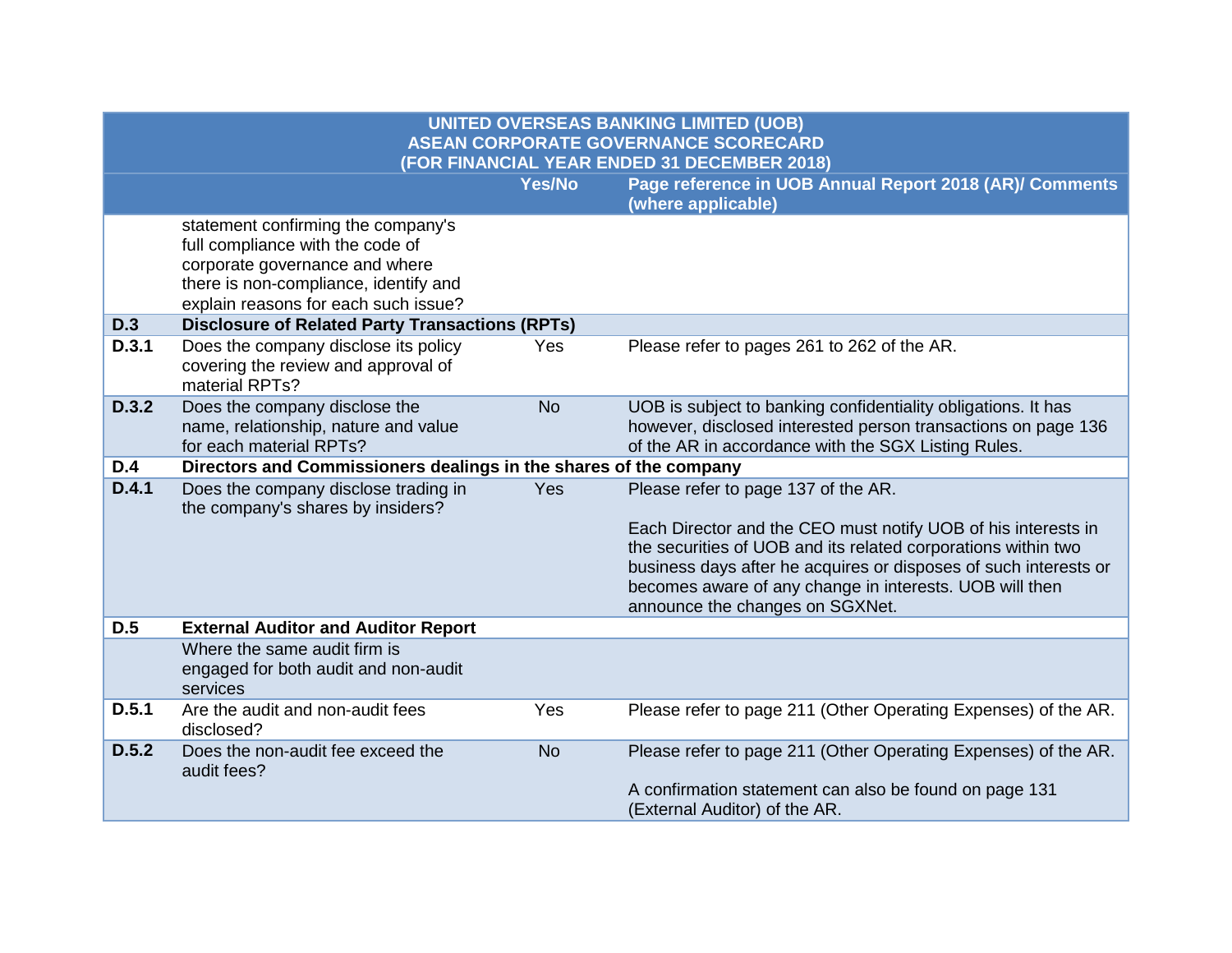|            | <b>UNITED OVERSEAS BANKING LIMITED (UOB)</b>                                                                                                                                                        |               |                                                                                                                                                                                                                                                                               |  |  |
|------------|-----------------------------------------------------------------------------------------------------------------------------------------------------------------------------------------------------|---------------|-------------------------------------------------------------------------------------------------------------------------------------------------------------------------------------------------------------------------------------------------------------------------------|--|--|
|            | <b>ASEAN CORPORATE GOVERNANCE SCORECARD</b>                                                                                                                                                         |               |                                                                                                                                                                                                                                                                               |  |  |
|            |                                                                                                                                                                                                     |               | (FOR FINANCIAL YEAR ENDED 31 DECEMBER 2018)                                                                                                                                                                                                                                   |  |  |
|            |                                                                                                                                                                                                     | <b>Yes/No</b> | Page reference in UOB Annual Report 2018 (AR)/ Comments                                                                                                                                                                                                                       |  |  |
|            |                                                                                                                                                                                                     |               | (where applicable)                                                                                                                                                                                                                                                            |  |  |
| D.6        | <b>Medium of Communications</b>                                                                                                                                                                     |               |                                                                                                                                                                                                                                                                               |  |  |
| D.6.1      | <b>Quarterly Reporting</b>                                                                                                                                                                          | Yes           | Please refer to page 135 (Communication with Shareholders) of<br>the AR.                                                                                                                                                                                                      |  |  |
| D.6.2      | <b>Company Website</b>                                                                                                                                                                              | Yes           | Please refer to www.uobgroup.com.                                                                                                                                                                                                                                             |  |  |
| D.6.3      | Analyst's briefing                                                                                                                                                                                  | Yes           | Please refer to page 102 (Regular and Transparent<br>Communications with Investors) of the AR.                                                                                                                                                                                |  |  |
| D.6.4      | Media briefings/press conferences                                                                                                                                                                   | Yes           | Please refer to page 102 (Regular and Transparent<br>Communications with Investors) of the AR, investor relations<br>webpages https://www.uobgroup.com/investor-<br>relations/index.html and media release webpages<br>https://www.uobgroup.com/uobgroup/newsroom/index.page. |  |  |
| <b>D.7</b> | Timely filing/release of annual/financial reports                                                                                                                                                   |               |                                                                                                                                                                                                                                                                               |  |  |
| D.7.1      | Are the audited annual financial<br>report / statement released within 120<br>days from the financial year end?                                                                                     | Yes           | The audited financial statements of UOB for FY 31 December<br>2018 were announced on SGXNet on 22 February 2019.                                                                                                                                                              |  |  |
| D.7.2      | Is the annual report released within<br>120 days from the financial year end?                                                                                                                       | Yes           | The AR was released on 3 April 2019 via the announcement on<br>SGXNet.                                                                                                                                                                                                        |  |  |
| D.7.3      | Is the true and fairness/fair<br>representation of the annual financial<br>statement/reports affirmed by the<br>board of directors/commissioners<br>and/or the relevant officers of the<br>company? | Yes           | Please refer to page 182 of the AR.                                                                                                                                                                                                                                           |  |  |
| D.8        | <b>Company Website</b>                                                                                                                                                                              |               |                                                                                                                                                                                                                                                                               |  |  |
|            | Does the company have a website<br>disclosing up-to-date information on<br>the following:                                                                                                           |               |                                                                                                                                                                                                                                                                               |  |  |
| D.8.1      | Financial statements/reports (latest<br>quarterly)                                                                                                                                                  | Yes           | Please refer to https://www.uobgroup.com/investor-<br>relations/financial/index.html                                                                                                                                                                                          |  |  |
| D.8.2      | Materials provided in briefings to                                                                                                                                                                  | Yes           | Please refer to https://www.uobgroup.com/investor-                                                                                                                                                                                                                            |  |  |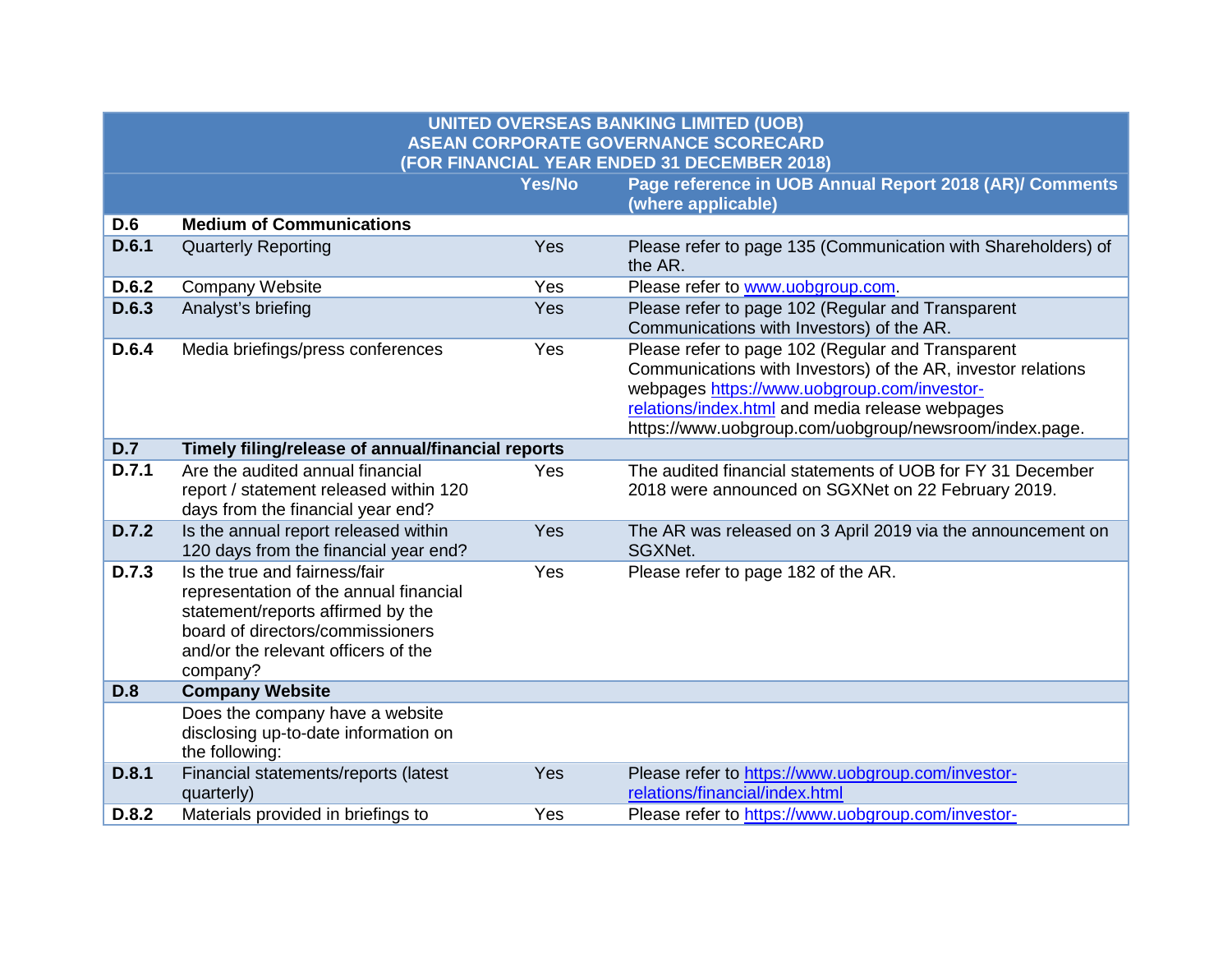| <b>UNITED OVERSEAS BANKING LIMITED (UOB)</b><br><b>ASEAN CORPORATE GOVERNANCE SCORECARD</b> |                                          |               |                                                                                        |  |
|---------------------------------------------------------------------------------------------|------------------------------------------|---------------|----------------------------------------------------------------------------------------|--|
|                                                                                             |                                          |               | (FOR FINANCIAL YEAR ENDED 31 DECEMBER 2018)                                            |  |
|                                                                                             |                                          | <b>Yes/No</b> | Page reference in UOB Annual Report 2018 (AR)/ Comments                                |  |
|                                                                                             |                                          |               | (where applicable)                                                                     |  |
|                                                                                             | analysts and media                       |               | relations/events-and-presentations/index.html and                                      |  |
|                                                                                             |                                          |               | https://www.uobgroup.com/uobgroup/newsroom/index.page                                  |  |
| D.8.3                                                                                       | Downloadable Annual Report               | Yes           | Please refer to https://www.uobgroup.com/investor-                                     |  |
|                                                                                             |                                          |               | relations/financial/group-annual-reports.html,                                         |  |
|                                                                                             |                                          |               | https://www.uobgroup.com/AR2018/documents/UOB-                                         |  |
|                                                                                             |                                          |               | AR2018.pdf and announcement on SGXNet.                                                 |  |
| D.8.4                                                                                       | Notice of AGM and/or EGM                 | Yes           | Please refer to https://www.uobgroup.com/investor-<br>relations/agm-and-egm/index.html |  |
| D.8.5                                                                                       | Minutes of AGM and/or EGM                | Yes           | Please refer to https://www.uobgroup.com/investor-                                     |  |
|                                                                                             |                                          |               | relations/agm-and-egm/index.html                                                       |  |
| D.8.6                                                                                       | Company's constitution (company's        | Yes           | Please refer to https://www.uobgroup.com/investor-                                     |  |
|                                                                                             | by-laws, memorandum and articles of      |               | relations/assets/pdfs/investor/corporate-                                              |  |
|                                                                                             | association)                             |               | governance/Constitution-United-Overseas-Bank-Limited-21-Apr-                           |  |
|                                                                                             |                                          |               | 2016.pdf                                                                               |  |
| D.9                                                                                         | <b>Investor Relations</b>                |               |                                                                                        |  |
| D.9.1                                                                                       | Does the company disclose the            | Yes           | Please refer to page 103 (Investor Relations Contact                                   |  |
|                                                                                             | contact details (e.g. telephone, fax,    |               | Information) and the inside back cover (Corporate Information) of                      |  |
|                                                                                             | and email) of the officer / office       |               | the AR.                                                                                |  |
|                                                                                             | responsible for investor relations?      |               |                                                                                        |  |
|                                                                                             |                                          |               | The contact details can also be found on UOB Corporate                                 |  |
|                                                                                             |                                          |               | website (https://www.uobgroup.com/investor-relations/contact-<br>us.html)              |  |
| E.                                                                                          | <b>Responsibilities of the Board</b>     |               |                                                                                        |  |
| E.1                                                                                         | <b>Board Duties and Responsibilities</b> |               |                                                                                        |  |
|                                                                                             | Clearly defined board responsibilities   |               |                                                                                        |  |
|                                                                                             | and corporate governance policy          |               |                                                                                        |  |
| E.1.1                                                                                       | Does the company disclose its            | Yes           | Please refer to pages 122 to 137 of the AR.                                            |  |
|                                                                                             | corporate governance policy / board      |               |                                                                                        |  |
|                                                                                             | charter?                                 |               |                                                                                        |  |
| E.1.2                                                                                       | Are the types of decisions requiring     | Yes           | Please refer to pages 122 to 123 of the AR.                                            |  |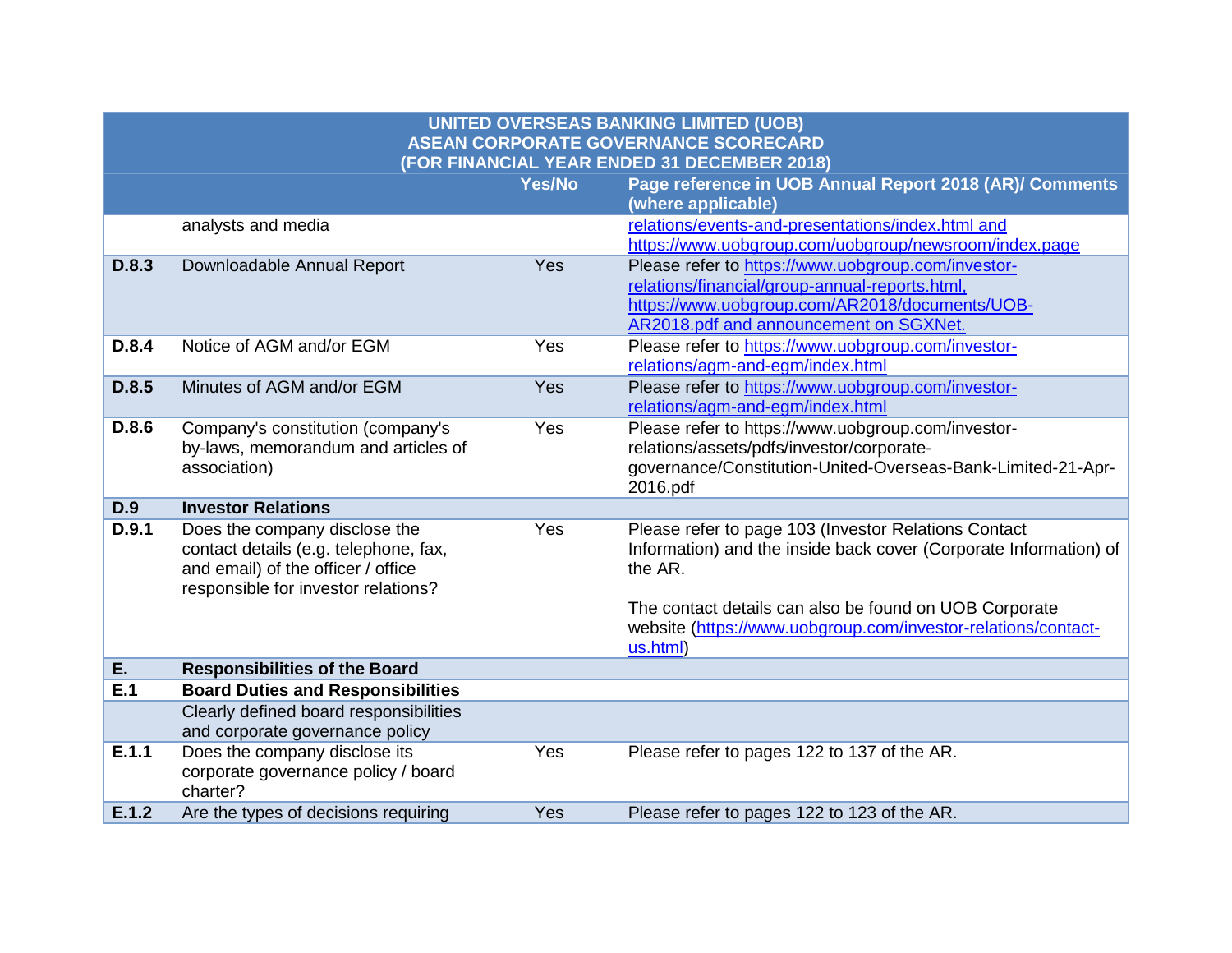|       | UNITED OVERSEAS BANKING LIMITED (UOB)<br><b>ASEAN CORPORATE GOVERNANCE SCORECARD</b><br>(FOR FINANCIAL YEAR ENDED 31 DECEMBER 2018)           |        |                                                                                                                                                                                                                                                                                                                                 |  |  |
|-------|-----------------------------------------------------------------------------------------------------------------------------------------------|--------|---------------------------------------------------------------------------------------------------------------------------------------------------------------------------------------------------------------------------------------------------------------------------------------------------------------------------------|--|--|
|       |                                                                                                                                               | Yes/No | Page reference in UOB Annual Report 2018 (AR)/ Comments<br>(where applicable)                                                                                                                                                                                                                                                   |  |  |
|       | board of directors/commissioners'<br>approval disclosed?                                                                                      |        |                                                                                                                                                                                                                                                                                                                                 |  |  |
| E.1.3 | Are the roles and responsibilities of<br>the board of directors/commissioners<br>clearly stated?                                              | Yes    | Please refer to pages 122 to 123 of the AR.                                                                                                                                                                                                                                                                                     |  |  |
|       | <b>Corporate Vision/Mission</b>                                                                                                               |        |                                                                                                                                                                                                                                                                                                                                 |  |  |
| E.1.4 | Does the company have an updated<br>vision and mission statement?                                                                             | Yes    | Please refer to page 6 of the AR.                                                                                                                                                                                                                                                                                               |  |  |
| E.1.5 | Does the board of directors play a<br>leading role in the process of<br>developing and reviewing the<br>company's strategy at least annually? | Yes    | Please refer to page 122 of the AR.                                                                                                                                                                                                                                                                                             |  |  |
| E.1.6 | Does the board of directors have a<br>process to review, monitor and<br>oversee the implementation of the<br>corporate strategy?              | Yes    | Please refer to page 122 of the AR.                                                                                                                                                                                                                                                                                             |  |  |
| E.2   | <b>Board Structure</b>                                                                                                                        |        |                                                                                                                                                                                                                                                                                                                                 |  |  |
|       | Code of Ethics or Conduct                                                                                                                     |        |                                                                                                                                                                                                                                                                                                                                 |  |  |
| E.2.1 | Are the details of the code of ethics or<br>conduct disclosed?                                                                                | Yes    | Please refer to pages 69, 105 and 137 (Code of Conduct) of the<br>AR.                                                                                                                                                                                                                                                           |  |  |
| E.2.2 | Are all directors/commissioners,<br>senior management and employees<br>required to comply with the code/s?                                    | Yes    | Please refer to page 137 (Code of Conduct) of the AR. The UOB<br>Code of Conduct applies to directors as well.                                                                                                                                                                                                                  |  |  |
| E.2.3 | Does the company have a process to<br>implement and monitor compliance<br>with the code/s of ethics or conduct?                               | Yes    | UOB has a Code of Conduct. Persons who suspect or become<br>aware of the existence of wrongdoing, corruption, fraud or<br>possible violation of law, regulation or policy within the Group<br>may report such matters as stated under UOB Group<br>Whistleblowing Policy and Procedures to a number of<br>independent channels. |  |  |
|       | <b>Board Structure &amp; Composition</b>                                                                                                      |        |                                                                                                                                                                                                                                                                                                                                 |  |  |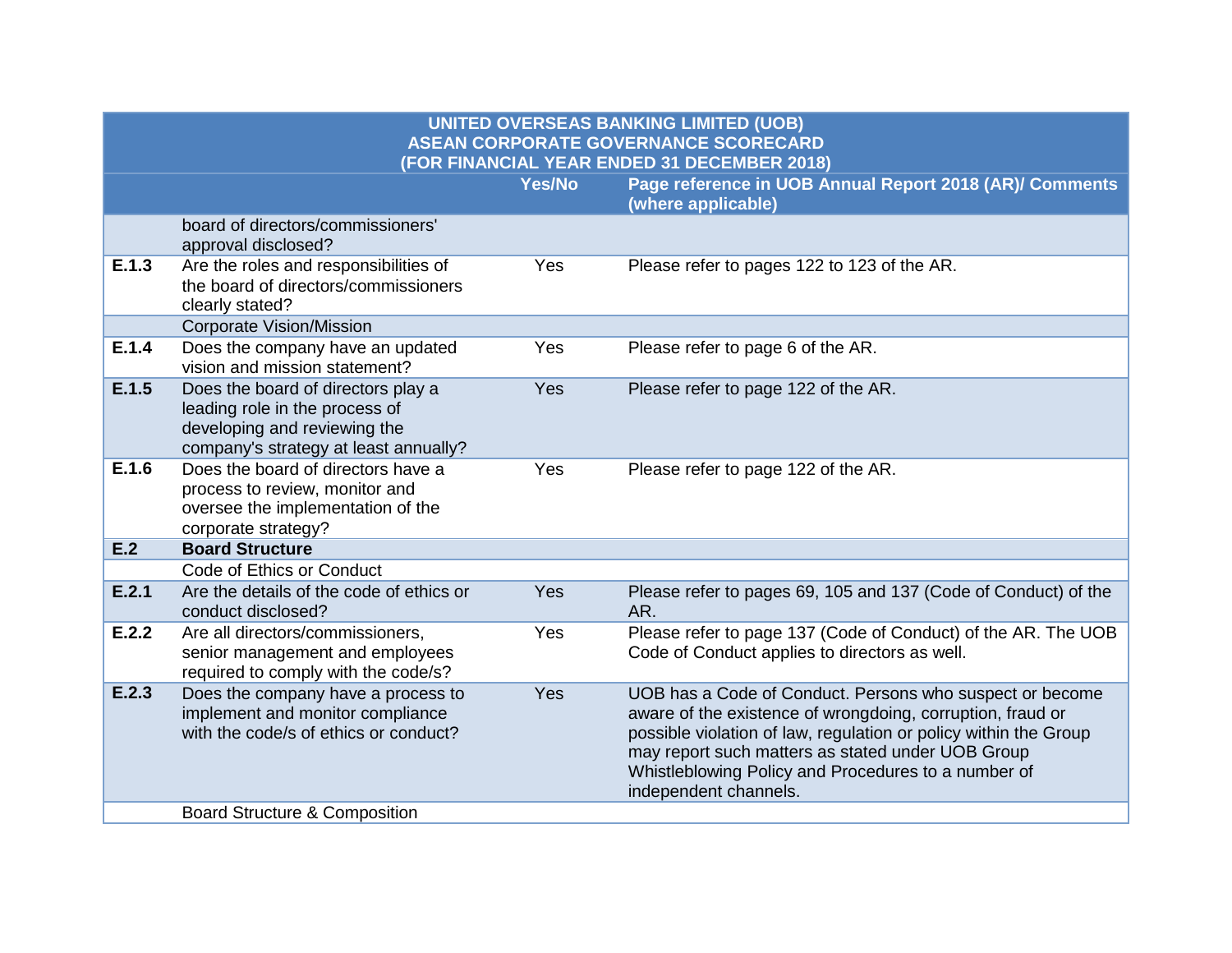|        | <b>UNITED OVERSEAS BANKING LIMITED (UOB)</b><br><b>ASEAN CORPORATE GOVERNANCE SCORECARD</b><br>(FOR FINANCIAL YEAR ENDED 31 DECEMBER 2018)                                                                                                                                                                                    |           |                                                                                                     |  |  |
|--------|-------------------------------------------------------------------------------------------------------------------------------------------------------------------------------------------------------------------------------------------------------------------------------------------------------------------------------|-----------|-----------------------------------------------------------------------------------------------------|--|--|
|        |                                                                                                                                                                                                                                                                                                                               | Yes/No    | Page reference in UOB Annual Report 2018 (AR)/ Comments<br>(where applicable)                       |  |  |
| E.2.4  | Do independent<br>directors/commissioners make up at<br>least 50% of the board of<br>directors/commissioners?                                                                                                                                                                                                                 | Yes       | Please refer to page 124 of the AR.                                                                 |  |  |
| E.2.5  | Does the company have a term limit<br>of nine years or less or 2 terms of five<br>years <sup>1</sup> each for its independent<br>directors/commissioners?<br><sup>1</sup> The five years term must be required<br>by legislation which pre-existed the<br>introduction of the ASEAN Corporate<br>Governance Scorecard in 2011 | Yes       | Please refer to page 124 of the AR.                                                                 |  |  |
| E.2.6  | Has the company set a limit of five<br>board seats that an individual<br>independent/non-executive<br>director/commissioner may hold<br>simultaneously?                                                                                                                                                                       | <b>No</b> | Please refer to the explanation on pages 125 to 126 (Time<br>Commitment and Performance) of the AR. |  |  |
| E.2.7  | Does the company have any<br>executive directors who serve on<br>more than two boards of listed<br>companies outside of the group?                                                                                                                                                                                            | <b>No</b> | Please refer to page 11 of the AR.                                                                  |  |  |
|        | Nomination Committee (NC)                                                                                                                                                                                                                                                                                                     |           |                                                                                                     |  |  |
| E.2.8  | Does the company have a<br><b>Nominating Committee?</b>                                                                                                                                                                                                                                                                       | Yes       | Please refer to page 128 of the AR.                                                                 |  |  |
| E.2.9  | Is the Nominating Committee<br>comprised of a majority of<br>independent<br>directors/commissioners?                                                                                                                                                                                                                          | Yes       | Please refer to page 128 of the AR.                                                                 |  |  |
| E.2.10 | Is the chairman of the Nominating<br>Committee an independent                                                                                                                                                                                                                                                                 | Yes       | Please refer to page 128 of the AR.                                                                 |  |  |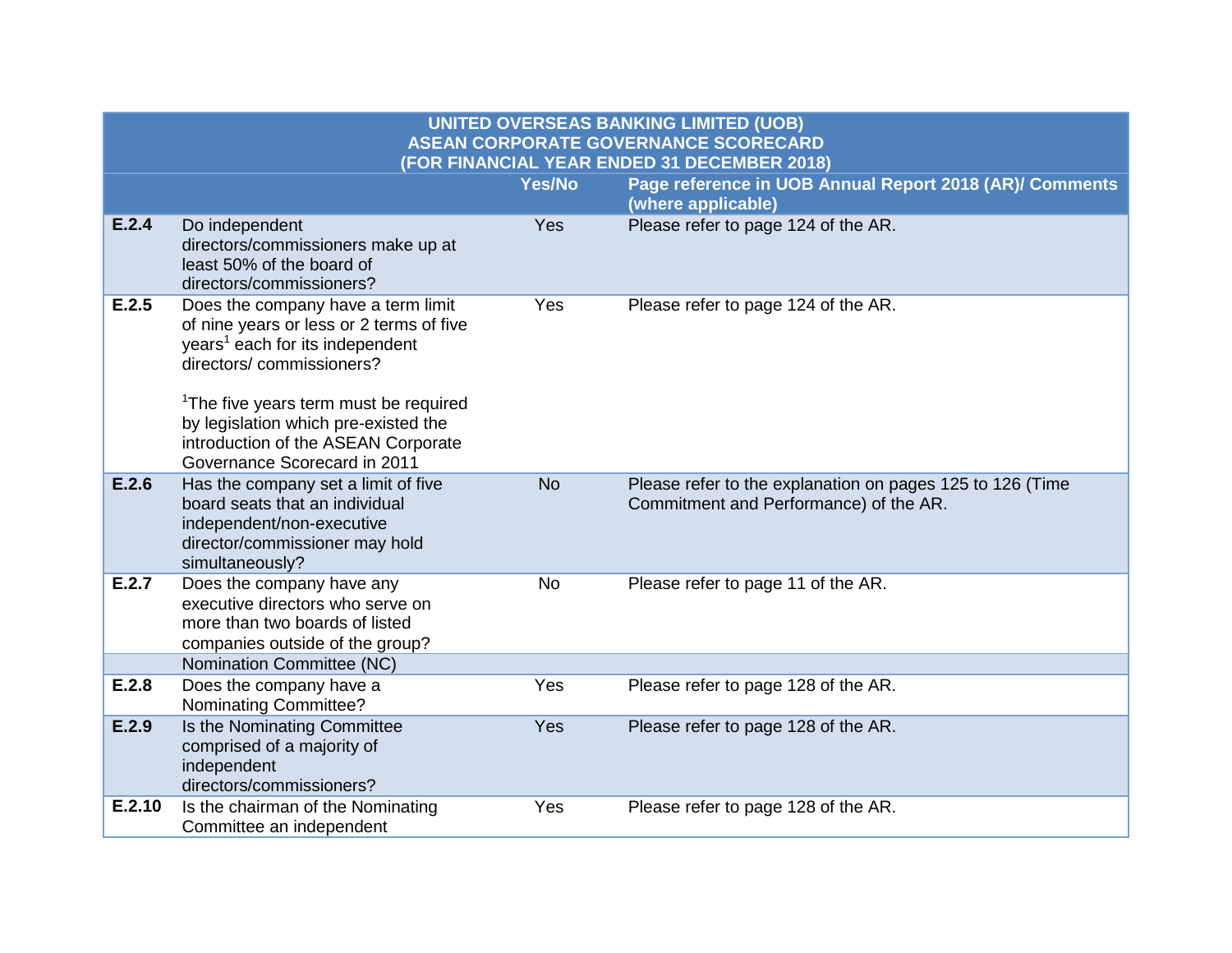|        | <b>UNITED OVERSEAS BANKING LIMITED (UOB)</b><br><b>ASEAN CORPORATE GOVERNANCE SCORECARD</b><br>(FOR FINANCIAL YEAR ENDED 31 DECEMBER 2018)              |        |                                                                                                                                                              |  |
|--------|---------------------------------------------------------------------------------------------------------------------------------------------------------|--------|--------------------------------------------------------------------------------------------------------------------------------------------------------------|--|
|        |                                                                                                                                                         | Yes/No | Page reference in UOB Annual Report 2018 (AR)/ Comments<br>(where applicable)                                                                                |  |
|        | director/commissioner?                                                                                                                                  |        |                                                                                                                                                              |  |
| E.2.11 | Does the company disclose the terms<br>of reference/ governance<br>structure/charter of the Nominating<br>Committee?                                    | Yes    | The main responsibilities of the Nominating Committee can be<br>found on page 128 of the AR.<br>Pages 124 to 127 of the AR also outlined the main activities |  |
|        |                                                                                                                                                         |        | carried out by the Nominating Committee.                                                                                                                     |  |
| E.2.12 | Is the meeting attendance of the<br>Nominating Committee disclosed and                                                                                  | Yes    | Please refer to page 123 of the AR.                                                                                                                          |  |
|        | if so, did the Nominating Committee<br>meet at least twice during the year?                                                                             |        | The Nominating Committee held a total of 4 meetings during FY<br>2018.                                                                                       |  |
|        | Remuneration Committee (RC)/Compensation Committee                                                                                                      |        |                                                                                                                                                              |  |
| E.2.13 | Does the company have a<br><b>Remuneration Committee?</b>                                                                                               | Yes    | Please refer to page 128 of the AR.                                                                                                                          |  |
| E.2.14 | Is the Remuneration Committee<br>comprised of a majority of<br>independent<br>directors/commissioners?                                                  | Yes    | Please refer to page 128 of the AR. All the members of the<br>Remuneration and Human Capital Committee are independent.                                      |  |
| E.2.15 | Is the chairman of the Remuneration<br>Committee an independent<br>director/commissioner?                                                               | Yes    | Please refer to page 128 of the AR.                                                                                                                          |  |
| E.2.16 | Does the company disclose the terms<br>of reference/ governance structure/<br>charter of the Remuneration<br>Committee?                                 | Yes    | The main responsibilities of the Remuneration and Human<br>Capital Committee can be found on pages 128 to 129 of the AR.                                     |  |
| E.2.17 | Is the meeting attendance of the<br><b>Remuneration Committee disclosed</b><br>and, if so, did the Remuneration<br>Committee meet at least twice during | Yes    | Please refer to page 123 of the AR.<br>The Remuneration and Human Capital Committee held a total of<br>3 meetings during FY 2018.                            |  |
|        | the year?                                                                                                                                               |        |                                                                                                                                                              |  |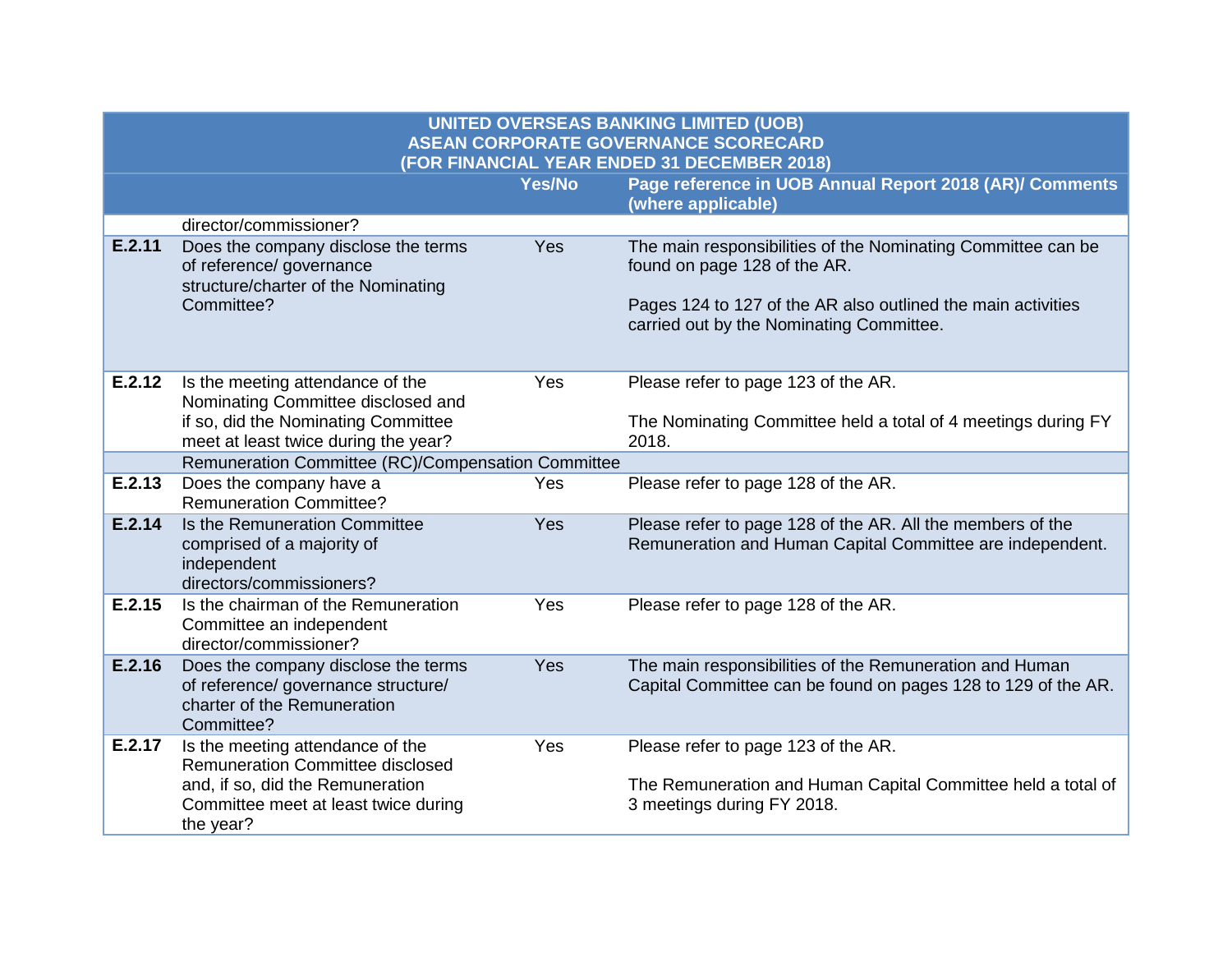|        | <b>UNITED OVERSEAS BANKING LIMITED (UOB)</b><br><b>ASEAN CORPORATE GOVERNANCE SCORECARD</b>                                                                   |        |                                                                                                       |  |
|--------|---------------------------------------------------------------------------------------------------------------------------------------------------------------|--------|-------------------------------------------------------------------------------------------------------|--|
|        |                                                                                                                                                               |        | (FOR FINANCIAL YEAR ENDED 31 DECEMBER 2018)                                                           |  |
|        |                                                                                                                                                               | Yes/No | Page reference in UOB Annual Report 2018 (AR)/ Comments<br>(where applicable)                         |  |
|        | Audit Committee (AC)                                                                                                                                          |        |                                                                                                       |  |
| E.2.18 | Does the company have an Audit<br>Committee?                                                                                                                  | Yes    | Please refer to page 130 of the AR.                                                                   |  |
| E.2.19 | Is the Audit Committee comprised<br>entirely of non-executive<br>directors/commissioners with a<br>majority of independent<br>directors/commissioners?        | Yes    | Please refer to page 130 of the AR. All the members of the Audit<br>Committee are independent.        |  |
| E.2.20 | Is the chairman of the Audit<br>Committee an independent<br>director/commissioner?                                                                            | Yes    | Please refer to page 130 of the AR.                                                                   |  |
| E.2.21 | Does the company disclose the terms<br>of reference/governance<br>structure/charter of the Audit<br>Committee?                                                | Yes    | The main responsibilities of the Audit Committee can be found<br>on pages 130 to 133 of the AR.       |  |
| E.2.22 | Does at least one of the independent<br>directors/commissioners of the<br>committee have accounting expertise<br>(accounting qualification or<br>experience)? | Yes    | Please refer to page 130 of the AR.                                                                   |  |
| E.2.23 | Is the meeting attendance of the Audit<br>Committee disclosed and, if so, did<br>the Audit Committee meet at least                                            | Yes    | Please refer to page 123 of the AR.<br>The Audit Committee held a total of 6 meetings during FY 2018. |  |
| E.2.24 | four times during the year?<br>Does the Audit Committee have<br>primary responsibility for<br>recommendation on the appointment,                              | Yes    | Please refer to pages 130, 131 and 133 of the AR.                                                     |  |
|        | and removal of the external auditor?                                                                                                                          |        |                                                                                                       |  |
| E.3    | <b>Board Processes</b>                                                                                                                                        |        |                                                                                                       |  |
|        | <b>Board Meetings and Attendance</b>                                                                                                                          |        |                                                                                                       |  |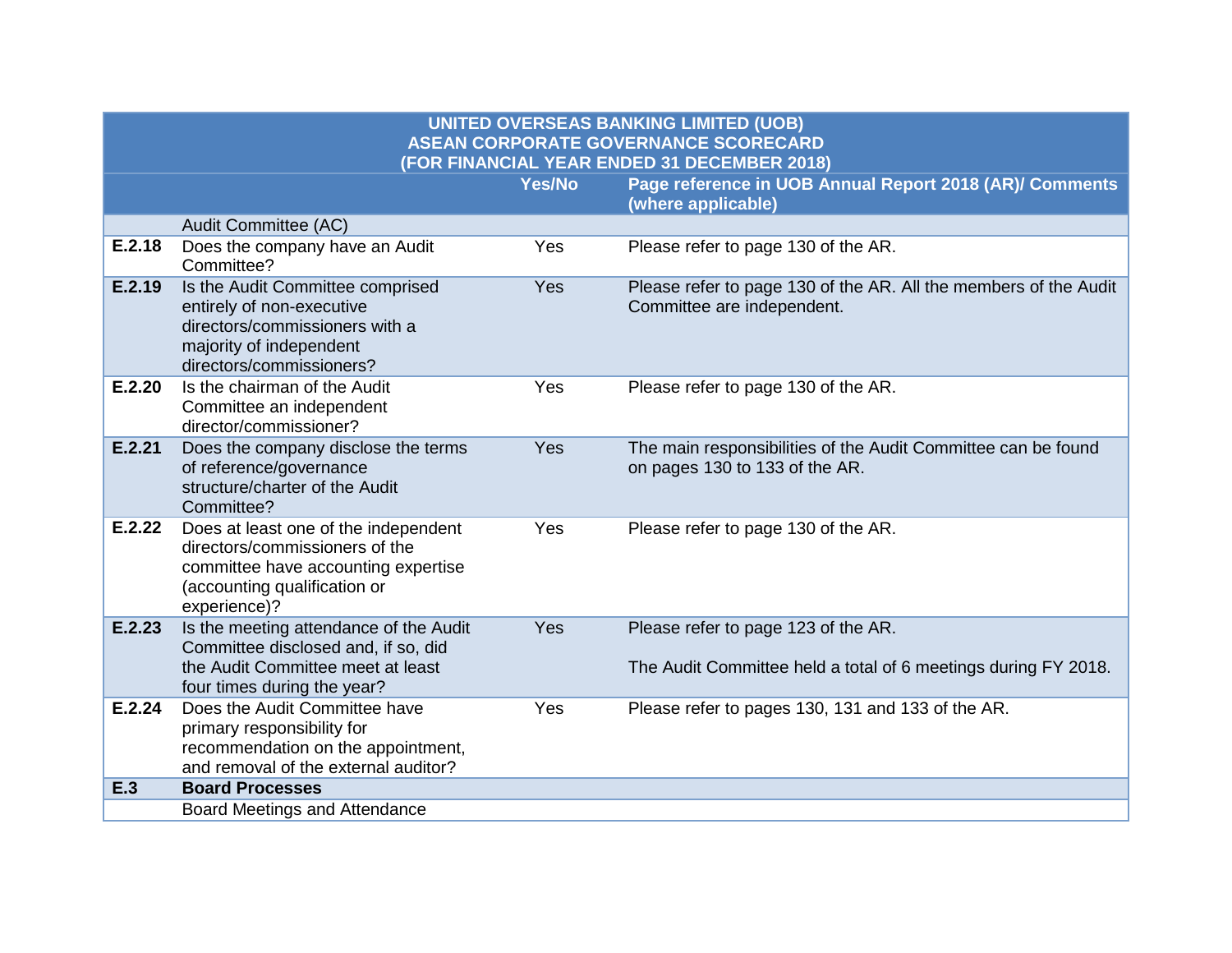## **UNITED OVERSEAS BANKING LIMITED (UOB) ASEAN CORPORATE GOVERNANCE SCORECARD (FOR FINANCIAL YEAR ENDED 31 DECEMBER 2018)**

|       |                                                                                                                                                               | <b>Yes/No</b> | Page reference in UOB Annual Report 2018 (AR)/ Comments<br>(where applicable)                                                                         |
|-------|---------------------------------------------------------------------------------------------------------------------------------------------------------------|---------------|-------------------------------------------------------------------------------------------------------------------------------------------------------|
| E.3.1 | Are the board of directors meeting<br>scheduled before the start of financial<br>year?                                                                        | Yes           | Please refer to page 123 of the AR.                                                                                                                   |
| E.3.2 | Does the board of<br>directors/commissioners meet at least<br>six times during the year?                                                                      | Yes           | Please refer to page 123 of the AR.<br>A total of 6 board meetings were held during FY 2018.                                                          |
| E.3.3 | Has each of the<br>directors/commissioners attended at<br>least 75% of all the board meetings<br>held during the year?                                        | <b>Yes</b>    | Please refer to page 123 of the AR.                                                                                                                   |
| E.3.4 | Does the company require a<br>minimum quorum of at least 2/3 for<br>board decisions?                                                                          | <b>No</b>     | Pursuant to the Terms of Reference of the Board of Directors,<br>the quorum for Board meetings and decision-making is a<br>majority of the Board.     |
| E.3.5 | Did the non-executive<br>directors/commissioners of the<br>company meet separately at least<br>once during the year without any<br>executives present?        | Yes           |                                                                                                                                                       |
| E.3.6 | Are board papers for board of<br>directors/commissioners meetings<br>provided to the board at least five<br>business days in advance of the<br>board meeting? | Yes           | Please refer to page 123 of the AR.<br>As a general rule, the meeting papers are provided to directors<br>at least one week before the board meeting. |
| E.3.7 | Does the company secretary play a<br>significant role in supporting the<br>board in discharging its<br>responsibilities?                                      | Yes           | Please refer to page 127 (Role of Company Secretaries) of the<br>AR.                                                                                  |
| E.3.8 | Is the company secretary trained in<br>legal, accountancy or company<br>secretarial practices and has kept<br>abreast on relevant developments?               | Yes           | Both company secretaries are legally trained. Please refer to<br>page 127 (Access To Information & Role of Company<br>Secretaries) of the AR.         |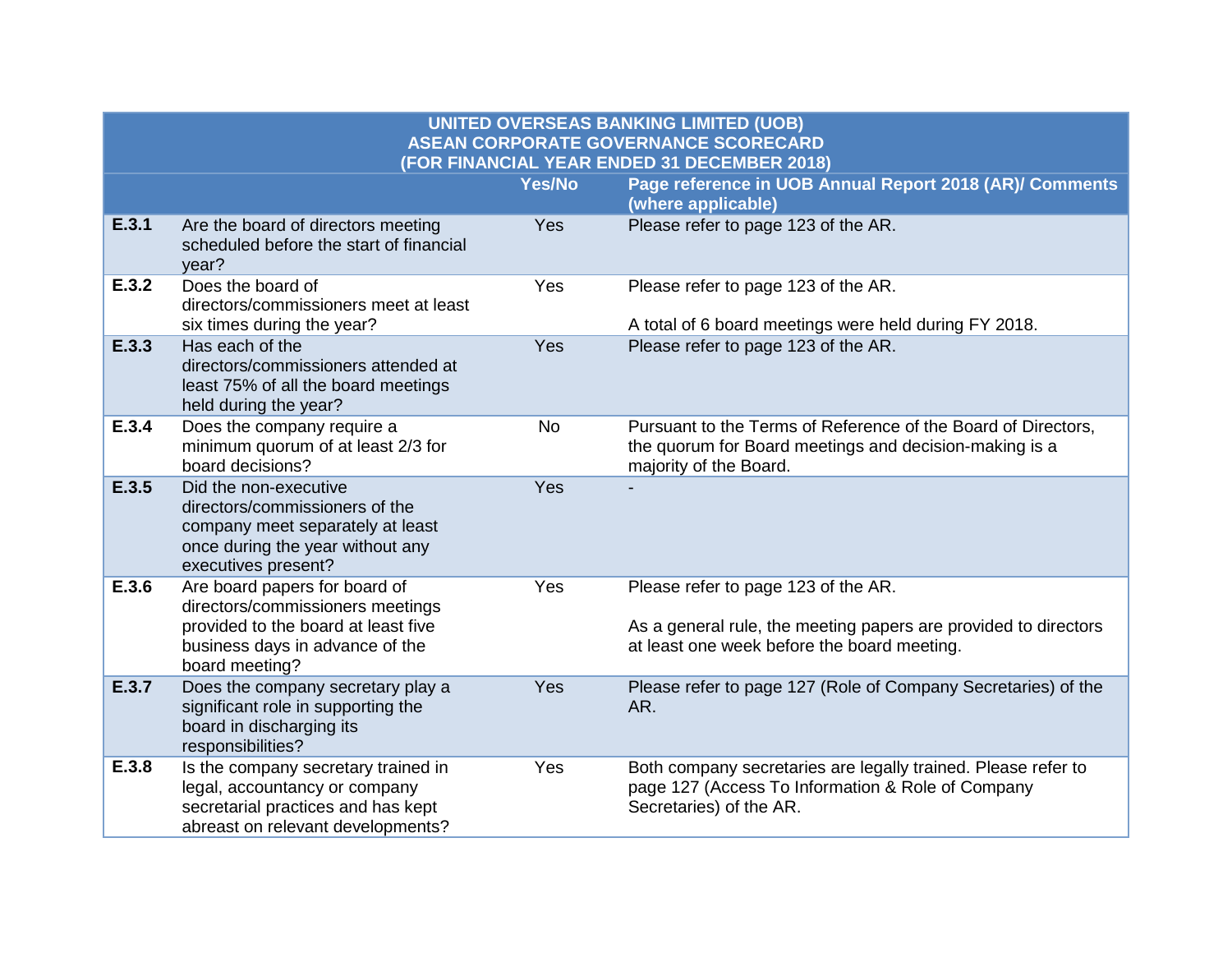|        | <b>UNITED OVERSEAS BANKING LIMITED (UOB)</b>                                                                                                                                                                                                               |        |                                                                                                                                                           |  |  |
|--------|------------------------------------------------------------------------------------------------------------------------------------------------------------------------------------------------------------------------------------------------------------|--------|-----------------------------------------------------------------------------------------------------------------------------------------------------------|--|--|
|        |                                                                                                                                                                                                                                                            |        | <b>ASEAN CORPORATE GOVERNANCE SCORECARD</b>                                                                                                               |  |  |
|        |                                                                                                                                                                                                                                                            | Yes/No | (FOR FINANCIAL YEAR ENDED 31 DECEMBER 2018)<br>Page reference in UOB Annual Report 2018 (AR)/ Comments                                                    |  |  |
|        |                                                                                                                                                                                                                                                            |        | (where applicable)                                                                                                                                        |  |  |
|        | Board Appointment and Re-Election                                                                                                                                                                                                                          |        |                                                                                                                                                           |  |  |
| E.3.9  | Does the company disclose the<br>criteria used in selecting new<br>directors/commissioners?                                                                                                                                                                | Yes    | Please refer to page 126 (Selection Process, Appointment and<br>Re-Election) of the AR.                                                                   |  |  |
| E.3.10 | Did the company describe the<br>process followed in appointing new<br>directors/commissioners?                                                                                                                                                             | Yes    | Please refer to page 126 (Selection Process, Appointment and<br>Re-Election) of the AR.                                                                   |  |  |
| E.3.11 | Are all directors/commissioners<br>subject to re-election every 3 years;<br>or 5 years for listed companies in                                                                                                                                             | Yes    | Please refer to page 126 (Selection Process, Appointment and<br>Re-Election) of the AR.                                                                   |  |  |
|        | countries whose legislation prescribes<br>a term of 5 years <sup>2</sup> each?                                                                                                                                                                             |        | UOB's Constitution provides that one-third or the directors shall<br>retire from office by rotation and submit themselves for re-lection<br>at every AGM. |  |  |
|        | <sup>2</sup> The five years term must be required<br>by legislation which pre-existed the<br>introduction of the ASEAN Corporate<br>Governance Scorecard in 2011                                                                                           |        |                                                                                                                                                           |  |  |
|        | <b>Remuneration Matters</b>                                                                                                                                                                                                                                |        |                                                                                                                                                           |  |  |
| E.3.12 | Does the company disclose its<br>remuneration (fees, allowances,<br>benefit-in-kind and other emoluments)<br>policy/practices (i.e. the use of short<br>term and long term incentives and<br>performance measures) for its<br>executive directors and CEO? | Yes    | Please refer to page 129 of the AR.                                                                                                                       |  |  |
| E.3.13 | Is there disclosure of the fee structure<br>for non-executive<br>directors/commissioners?                                                                                                                                                                  | Yes    | Please refer to page 183 (Fee Structure) of the AR.                                                                                                       |  |  |
| E.3.14 | Do the shareholders or the Board of<br>Directors approve the remuneration of                                                                                                                                                                               | Yes    | Please refer to page 129 (Employees' Remuneration) of the AR.                                                                                             |  |  |
|        | the executive directors and/or the                                                                                                                                                                                                                         |        | The remuneration package of CEO and Management are                                                                                                        |  |  |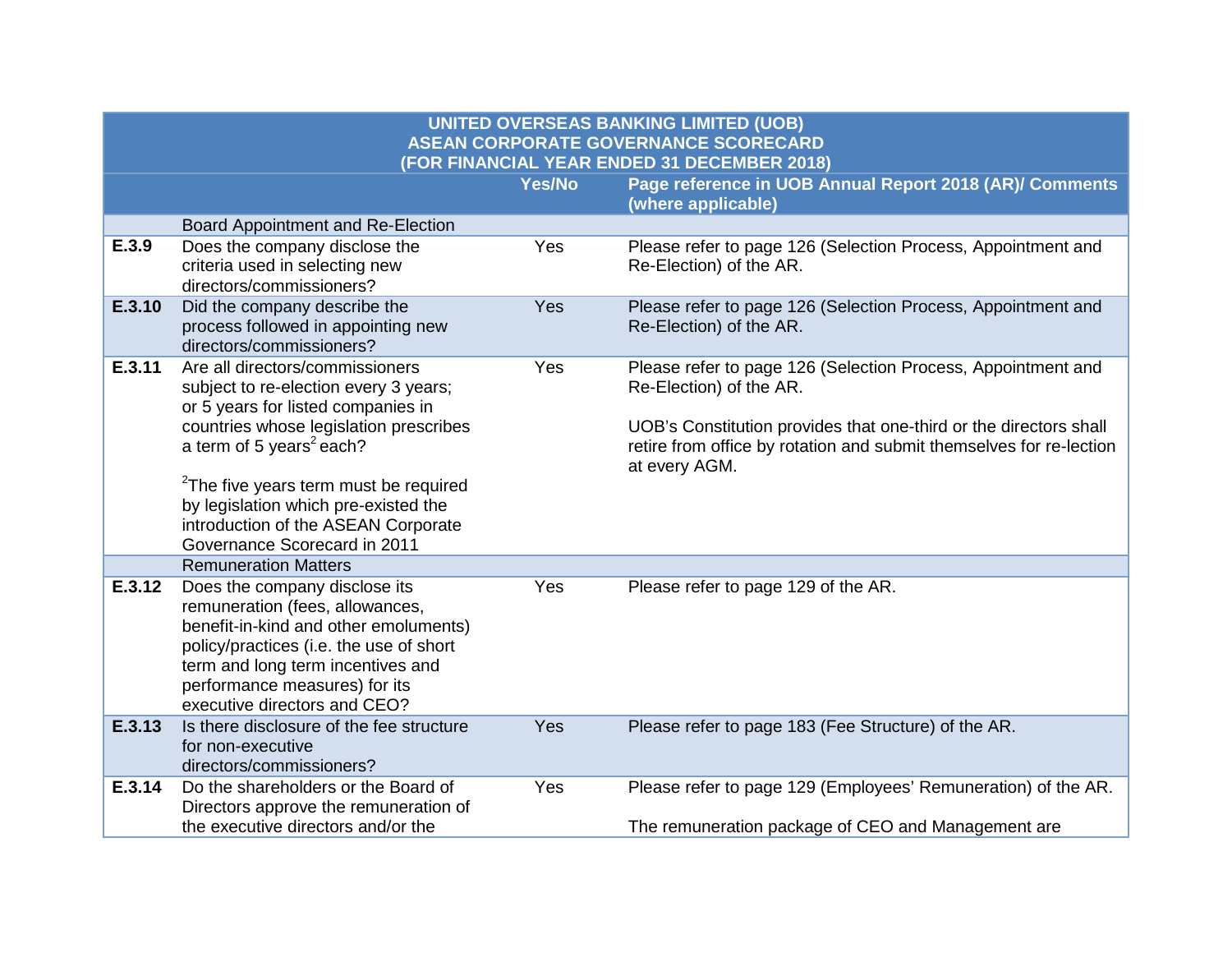|        | <b>UNITED OVERSEAS BANKING LIMITED (UOB)</b><br><b>ASEAN CORPORATE GOVERNANCE SCORECARD</b><br>(FOR FINANCIAL YEAR ENDED 31 DECEMBER 2018)                                                                                                           |               |                                                                                                                                                                                                                         |  |
|--------|------------------------------------------------------------------------------------------------------------------------------------------------------------------------------------------------------------------------------------------------------|---------------|-------------------------------------------------------------------------------------------------------------------------------------------------------------------------------------------------------------------------|--|
|        |                                                                                                                                                                                                                                                      | <b>Yes/No</b> | Page reference in UOB Annual Report 2018 (AR)/ Comments<br>(where applicable)                                                                                                                                           |  |
|        | senior executives?                                                                                                                                                                                                                                   |               | approved by the Remuneration and Human Capital Committee<br>based on the remuneration policy approved by the Board.                                                                                                     |  |
| E.3.15 | Does the company have measurable<br>standards to align the performance-<br>based remuneration of the executive<br>directors and senior executive with<br>long-term interests of the company,<br>such as claw back provision and<br>deferred bonuses? | Yes           | Please refer to pages 143 and 145 of the AR.                                                                                                                                                                            |  |
|        | <b>Internal Audit</b>                                                                                                                                                                                                                                |               |                                                                                                                                                                                                                         |  |
| E.3.16 | Does the company have a separate<br>internal audit function?                                                                                                                                                                                         | Yes           | Please refer to page 133 (Internal Auditor) of the AR.                                                                                                                                                                  |  |
| E.3.17 | Is the head of internal audit identified<br>or, if outsourced, is the name of the<br>external firm disclosed?                                                                                                                                        | Yes           | Please refer to page 18 and Corporate Information page of the<br>AR.<br>The information can also be found on UOB corporate website<br>(https://www.uobgroup.com/uobgroup/about/management/board-<br>of-directors.page). |  |
| E.3.18 | Does the appointment and removal of<br>the internal auditor require the<br>approval of the Audit Committee?                                                                                                                                          | Yes           | Please refer to page 133 (Internal Auditor) of the AR.                                                                                                                                                                  |  |
|        | <b>Risk Oversight</b>                                                                                                                                                                                                                                |               |                                                                                                                                                                                                                         |  |
| E.3.19 | Does the company establish a sound<br>internal control procedures/risk<br>management framework and<br>periodically review the effectiveness<br>of that framework?                                                                                    | Yes           | Please refer to pages 133 to 134 (Risk Management and Internal<br>Controls) of the AR.                                                                                                                                  |  |
| E.3.20 | Does the Annual Report/Annual CG<br>Report disclose that the board of<br>directors/commissioners has<br>conducted a review of the company's                                                                                                          | Yes           | Please refer to page 134 of the AR.                                                                                                                                                                                     |  |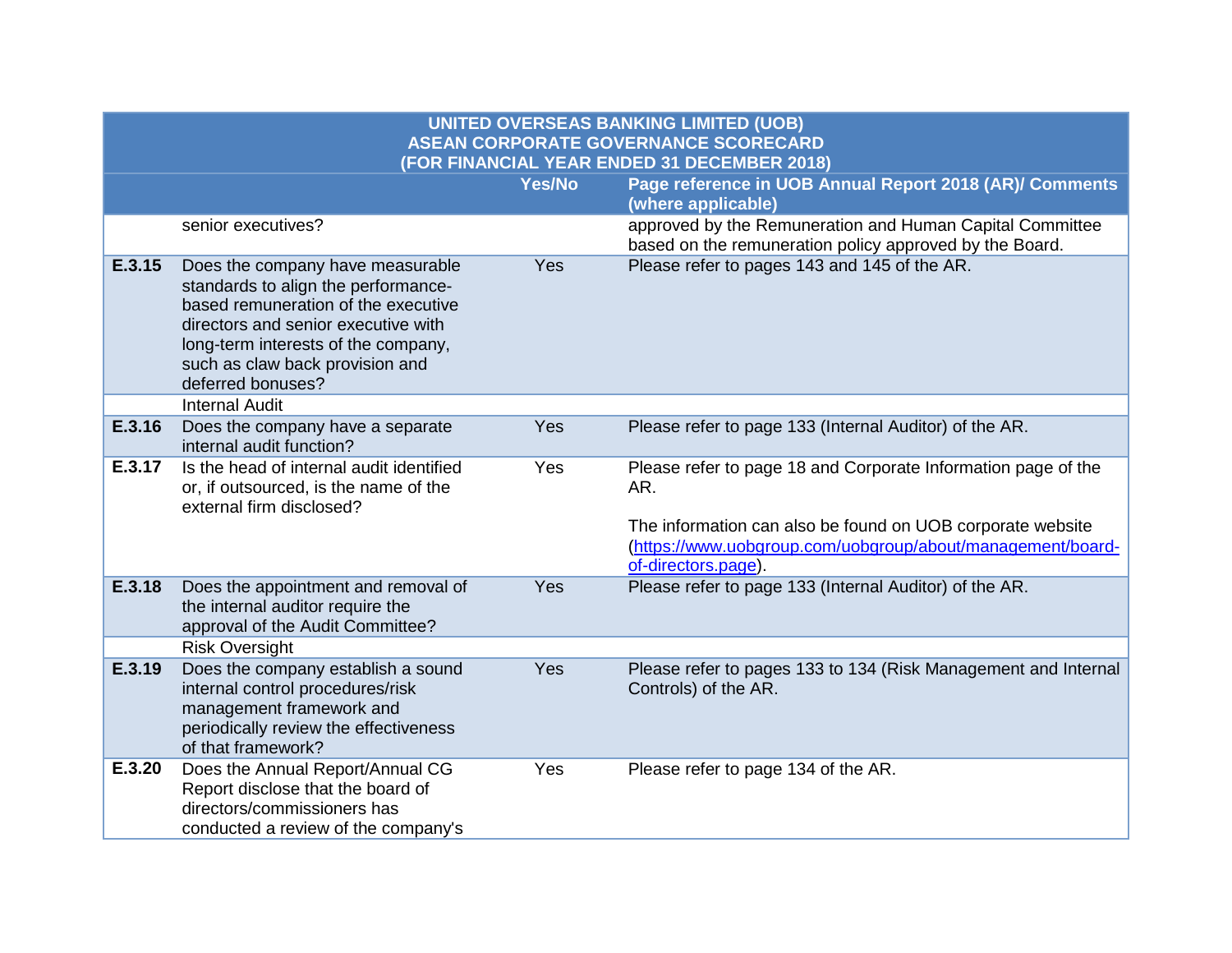|                                                                                                                  | <b>UNITED OVERSEAS BANKING LIMITED (UOB)</b><br><b>ASEAN CORPORATE GOVERNANCE SCORECARD</b>                                                                                                                                    |                |                                                                                                                                                                   |  |
|------------------------------------------------------------------------------------------------------------------|--------------------------------------------------------------------------------------------------------------------------------------------------------------------------------------------------------------------------------|----------------|-------------------------------------------------------------------------------------------------------------------------------------------------------------------|--|
| (FOR FINANCIAL YEAR ENDED 31 DECEMBER 2018)<br>Yes/No<br>Page reference in UOB Annual Report 2018 (AR)/ Comments |                                                                                                                                                                                                                                |                |                                                                                                                                                                   |  |
|                                                                                                                  |                                                                                                                                                                                                                                |                | (where applicable)                                                                                                                                                |  |
|                                                                                                                  | material controls (including<br>operational, financial and compliance<br>controls) and risk management<br>systems?                                                                                                             |                |                                                                                                                                                                   |  |
| E.3.21                                                                                                           | Does the company disclose the key<br>risks to which the company is<br>materially exposed to (i.e. financial,<br>operational including IT,<br>environmental, social, economic)?                                                 | Yes            | Please refer to pages 150 to 151 of the AR.                                                                                                                       |  |
| E.3.22                                                                                                           | Does the Annual Report/Annual CG<br>Report contain a statement from the<br>board of directors/commissioners or<br>Audit Committee commenting on the<br>adequacy of the company's internal<br>controls/risk management systems? | Yes            | Please refer to page 134 of the AR.                                                                                                                               |  |
| E.4                                                                                                              | <b>People on the Board</b>                                                                                                                                                                                                     |                |                                                                                                                                                                   |  |
|                                                                                                                  | <b>Board Chairman</b>                                                                                                                                                                                                          |                |                                                                                                                                                                   |  |
| E.4.1                                                                                                            | Do different persons assume the<br>roles of chairman and CEO?                                                                                                                                                                  | Yes            | Please refer to pages 11 and 125 (Board Chairman and Chief<br>Executive Officer) of the AR.                                                                       |  |
| E.4.2                                                                                                            | Is the chairman an independent<br>director/commissioner?                                                                                                                                                                       | Yes            | Please refer to pages 11 and 125 (Board Chairman and Chief<br>Executive Officer) of the AR.                                                                       |  |
| E.4.3                                                                                                            | Is any of the directors a former CEO<br>of the company in the past 2 years?                                                                                                                                                    | <b>No</b>      | Other than Mr Wee Ee Cheong, being the current CEO, Deputy<br>Chairman and a director of UOB, no other director served as the<br>CEO of UOB for the past 2 years. |  |
| E.4.4                                                                                                            | Are the roles and responsibilities of<br>the chairman disclosed?                                                                                                                                                               | Yes            | Please refer to page 125 (Board Chairman and Chief Executive<br>Officer) of the AR.                                                                               |  |
|                                                                                                                  | Lead Independent Director                                                                                                                                                                                                      |                |                                                                                                                                                                   |  |
| E.4.5                                                                                                            | If the Chairman is not independent,<br>has the Board appointed a<br>Lead/Senior Independent Director                                                                                                                           | Not applicable | Please refer to page 125 (Lead Independent Director) of the AR.<br>The Chairman of UOB is independent, non-executive and is not                                   |  |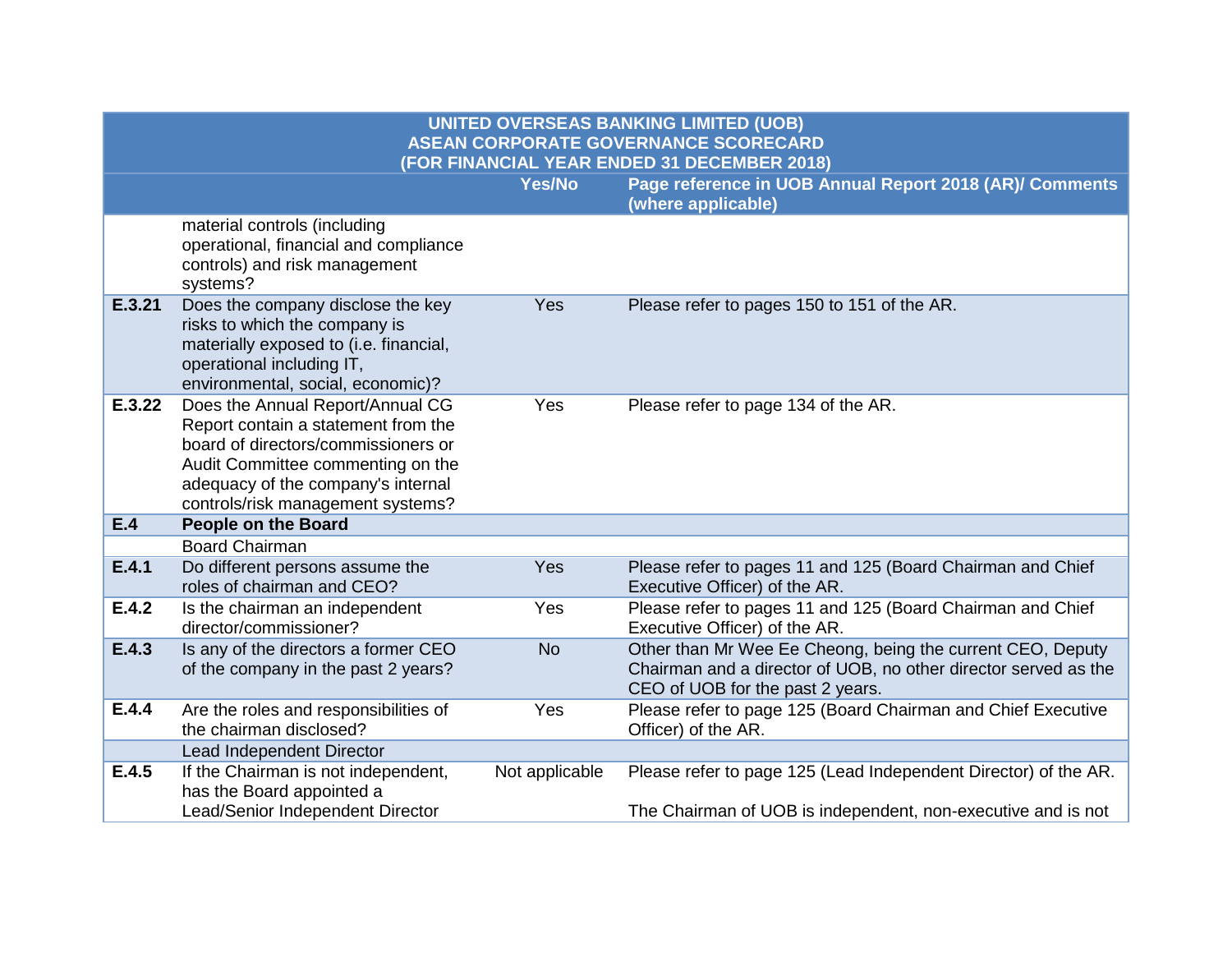|       | <b>UNITED OVERSEAS BANKING LIMITED (UOB)</b>                                                                                                                                         |        |                                                                                                                                |  |  |
|-------|--------------------------------------------------------------------------------------------------------------------------------------------------------------------------------------|--------|--------------------------------------------------------------------------------------------------------------------------------|--|--|
|       | <b>ASEAN CORPORATE GOVERNANCE SCORECARD</b><br>(FOR FINANCIAL YEAR ENDED 31 DECEMBER 2018)                                                                                           |        |                                                                                                                                |  |  |
|       |                                                                                                                                                                                      | Yes/No | Page reference in UOB Annual Report 2018 (AR)/ Comments                                                                        |  |  |
|       |                                                                                                                                                                                      |        | (where applicable)                                                                                                             |  |  |
|       | and has his/her role been defined?                                                                                                                                                   |        | related to the CEO.                                                                                                            |  |  |
|       | <b>Skills and Competencies</b>                                                                                                                                                       |        |                                                                                                                                |  |  |
| E.4.6 | Does at least one non-executive<br>director/commissioner have prior<br>working experience in the major<br>sector that the company is operating<br>in?                                | Yes    | Please refer to pages 12, 14 and 15 of the AR.                                                                                 |  |  |
| E.5   | <b>Board Performance</b>                                                                                                                                                             |        |                                                                                                                                |  |  |
|       | <b>Directors Development</b>                                                                                                                                                         |        |                                                                                                                                |  |  |
| E.5.1 | Does the company have orientation<br>programmes for new<br>directors/commissioners?                                                                                                  | Yes    | Please refer to page 126 (Induction and Continual Development)<br>of the AR.                                                   |  |  |
| E.5.2 | Does the company have a policy that<br>encourages directors/commissioners<br>to attend on-going or continuous<br>professional education programmes?                                  | Yes    | Please refer to page 126 (Induction and Continual Development)<br>of the AR.                                                   |  |  |
|       | <b>CEO/Executive Management</b><br>Appointments and Performance                                                                                                                      |        |                                                                                                                                |  |  |
| E.5.3 | Does the company disclose the<br>process on how the board of<br>directors/commissioners plans for the<br>succession of the CEO/Managing<br>Director/President and key<br>management? | Yes    | Please refer to page 126 (Selection Process, Appointment and<br>Re-election & Leadership Succession) of the AR.                |  |  |
| E.5.4 | Does the board of<br>directors/commissioners conduct an<br>annual performance assessment of<br>the CEO/Managing<br>Director/President?<br><b>Board Appraisal</b>                     | Yes    | Please refer to page 122 (Board Duties) of the AR.<br>The Board is responsible on overseeing the performance of<br>Management. |  |  |
|       |                                                                                                                                                                                      |        |                                                                                                                                |  |  |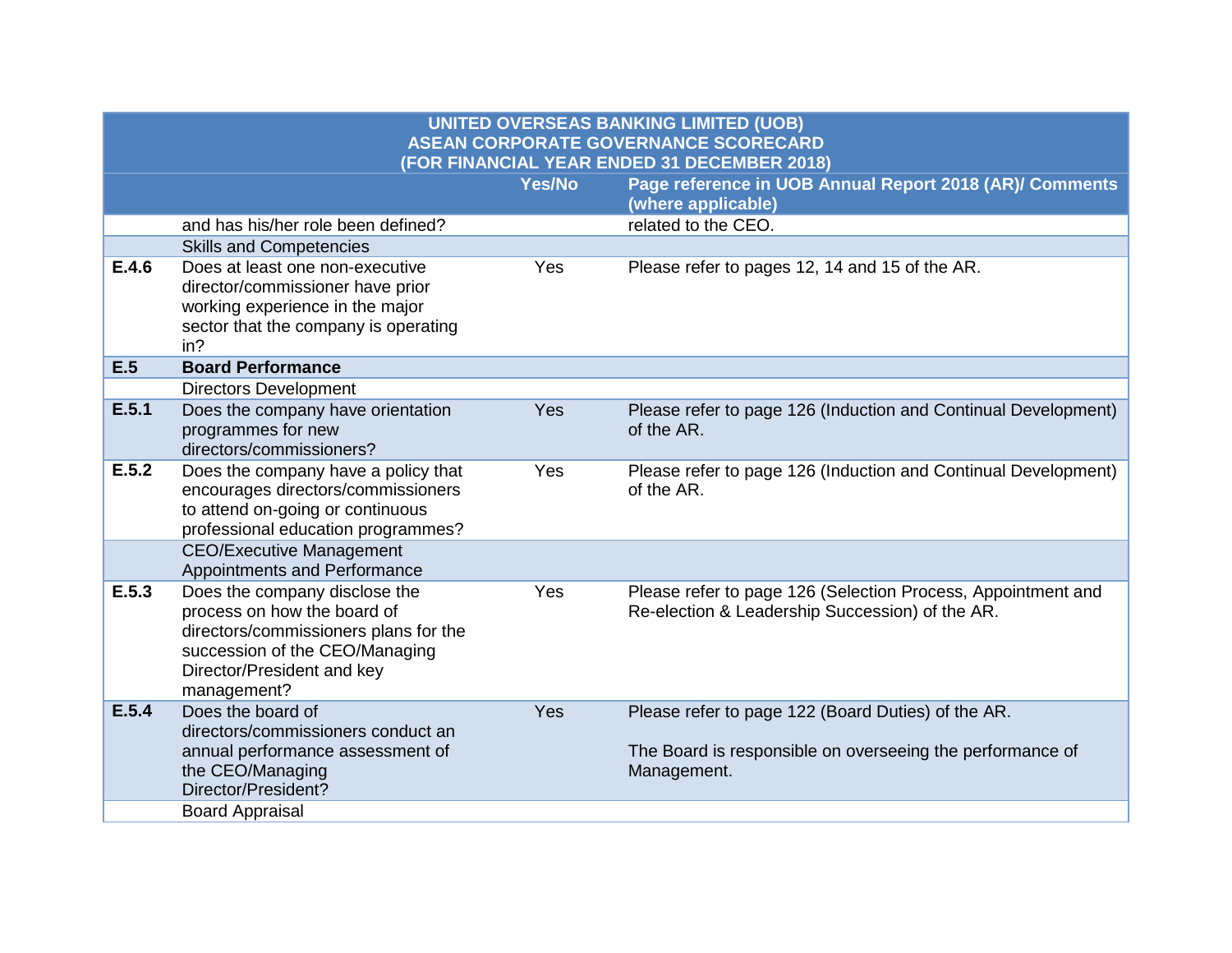|       | <b>UNITED OVERSEAS BANKING LIMITED (UOB)</b><br><b>ASEAN CORPORATE GOVERNANCE SCORECARD</b><br>(FOR FINANCIAL YEAR ENDED 31 DECEMBER 2018)                                        |            |                                                                                   |  |  |
|-------|-----------------------------------------------------------------------------------------------------------------------------------------------------------------------------------|------------|-----------------------------------------------------------------------------------|--|--|
|       |                                                                                                                                                                                   | Yes/No     | Page reference in UOB Annual Report 2018 (AR)/ Comments<br>(where applicable)     |  |  |
| E.5.5 | Did the company conduct an annual<br>performance assessment of the board<br>of directors/commissioners and<br>disclose the criteria and process<br>followed for the assessment?   | Yes        | Please refer to pages 125 and 126 (Time Commitment and<br>Performance) of the AR. |  |  |
| E.5.6 | Did the company conduct an annual<br>performance assessment of the<br>individual directors/commissioners<br>and disclose the criteria and process<br>followed for the assessment? | Yes        | Please refer to pages 125 and 126 (Time Commitment and<br>Performance) of the AR. |  |  |
|       | <b>Committee Appraisal</b>                                                                                                                                                        |            |                                                                                   |  |  |
| E.5.7 | Did the company conduct an annual<br>performance assessment of the board<br>committees and disclose the criteria<br>and process followed for the<br>assessment?                   | <b>Yes</b> | Please refer to pages 125 and 126 (Time Commitment and<br>Performance) of the AR. |  |  |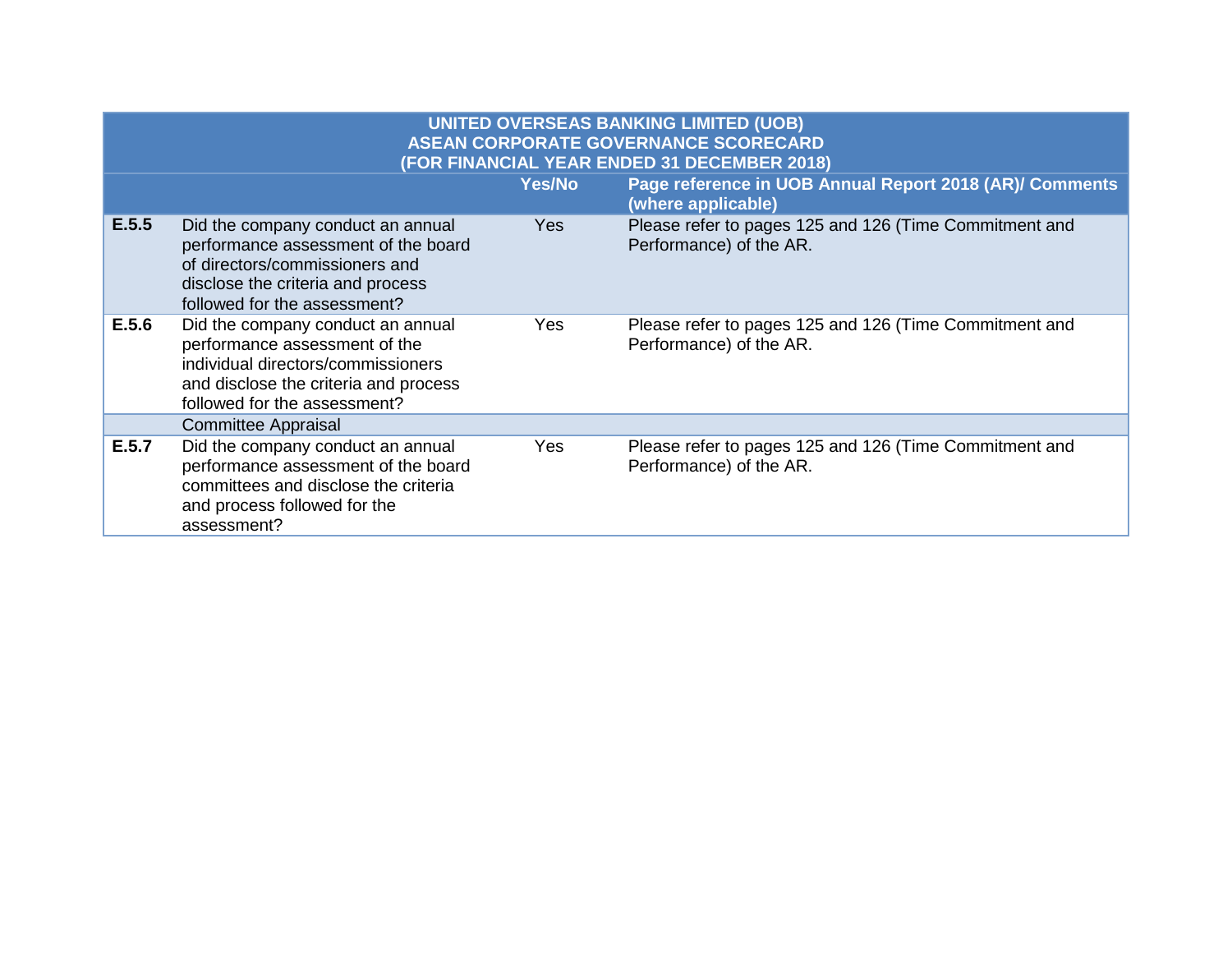| <b>UNITED OVERSEAS BANKING LIMITED (UOB)</b><br><b>ASEAN CORPORATE GOVERNANCE SCORECARD</b><br>(FOR FINANCIAL YEAR ENDED 31 DECEMBER 2018) |                                                                                                                                                                                             |               |                                                                                                                                                                                                                                                                                                                                                                                                                                                                                                                          |  |
|--------------------------------------------------------------------------------------------------------------------------------------------|---------------------------------------------------------------------------------------------------------------------------------------------------------------------------------------------|---------------|--------------------------------------------------------------------------------------------------------------------------------------------------------------------------------------------------------------------------------------------------------------------------------------------------------------------------------------------------------------------------------------------------------------------------------------------------------------------------------------------------------------------------|--|
|                                                                                                                                            |                                                                                                                                                                                             | <b>Yes/No</b> | Page reference in UOB Annual Report 2018 (AR)/<br><b>Comments (where applicable)</b>                                                                                                                                                                                                                                                                                                                                                                                                                                     |  |
|                                                                                                                                            | LEVEL 2 - BONUS ITEMS                                                                                                                                                                       |               |                                                                                                                                                                                                                                                                                                                                                                                                                                                                                                                          |  |
| (B)A.                                                                                                                                      | <b>RIGHTS OF SHAREHOLDERS</b>                                                                                                                                                               |               |                                                                                                                                                                                                                                                                                                                                                                                                                                                                                                                          |  |
| (B)A.1                                                                                                                                     | Right to participate effectively in and vote in general shareholders meeting and should be informed of the rules,<br>including voting procedures, that govern general shareholders meeting. |               |                                                                                                                                                                                                                                                                                                                                                                                                                                                                                                                          |  |
| (B)A.1.1                                                                                                                                   | Does the company practice secure<br>electronic voting in absentia at the<br>general meetings of shareholders?                                                                               | Yes           | Shareholders who are unable to attend the AGM may appoint<br>proxy(ies) to attend and vote at the AGM on their behalf. Voting<br>in absentia by mail, facsimile, email or other electronic means is<br>currently not permitted to ensure proper authentication of the<br>identity of shareholders and to maintain integrity of information.<br>For more information on the rules regarding the appointment of<br>proxy(ies), please refer to the Notes to Proxy Form and page<br>308 (Notes to Notice of AGM) of the AR. |  |
| (B)B.                                                                                                                                      | <b>EQUITABLE TREATMENT OF SHAREHOLDERS</b>                                                                                                                                                  |               |                                                                                                                                                                                                                                                                                                                                                                                                                                                                                                                          |  |
| (B)B.1                                                                                                                                     | <b>Notice of AGM</b>                                                                                                                                                                        |               |                                                                                                                                                                                                                                                                                                                                                                                                                                                                                                                          |  |
| (B)B.1.1                                                                                                                                   | Does the company release its<br>notice of AGM (with detailed<br>agendas and explanatory circulars),<br>as announced to the Exchange, at<br>least 28 days before the date of the<br>meeting? | <b>No</b>     | Date of AGM Notice: 3 April 2019<br>Date of AGM: 26 April 2019<br>Not required. Under the Companies Act, notice of at least 14<br>days is required for ordinary resolutions and at least 21 days is<br>required for special resolutions.                                                                                                                                                                                                                                                                                 |  |
| (B)C.                                                                                                                                      | <b>ROLE OF STAKEHOLDERS</b>                                                                                                                                                                 |               |                                                                                                                                                                                                                                                                                                                                                                                                                                                                                                                          |  |
| (B)C.1                                                                                                                                     |                                                                                                                                                                                             |               |                                                                                                                                                                                                                                                                                                                                                                                                                                                                                                                          |  |
| (B)C.1.1                                                                                                                                   | Does the company adopt an<br>internationally recognised reporting<br>framework for sustainability (i.e.<br>GRI, Integrated Reporting, SASB)?                                                | Yes           | Please refer to pages 299 to 303 of the AR.                                                                                                                                                                                                                                                                                                                                                                                                                                                                              |  |
| (B)D.                                                                                                                                      | <b>DISCLOSURE AND TRANSPARENCY</b>                                                                                                                                                          |               |                                                                                                                                                                                                                                                                                                                                                                                                                                                                                                                          |  |
| (B)D.1                                                                                                                                     |                                                                                                                                                                                             |               |                                                                                                                                                                                                                                                                                                                                                                                                                                                                                                                          |  |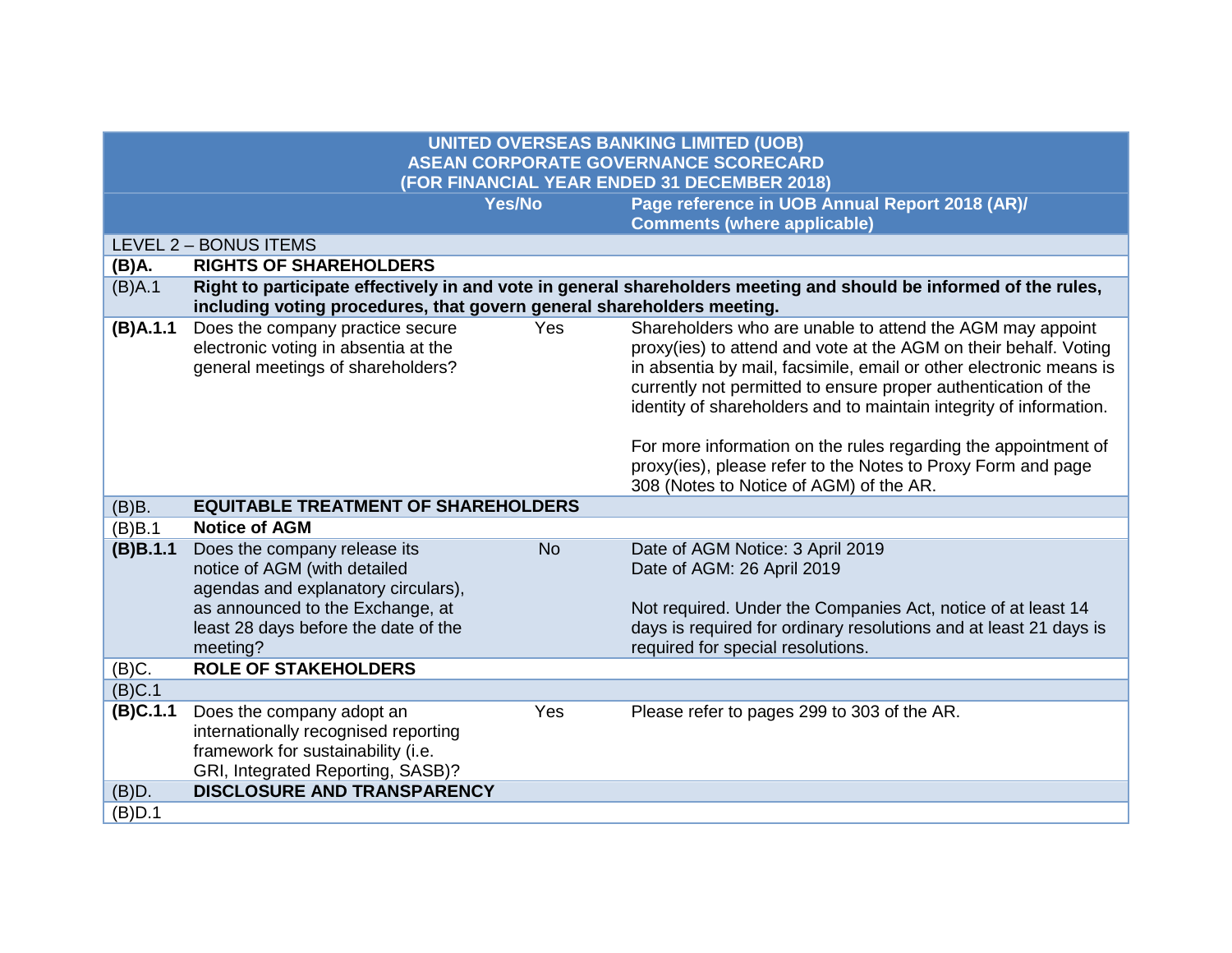| <b>UNITED OVERSEAS BANKING LIMITED (UOB)</b> |                                                                           |           |                                                                                                  |  |
|----------------------------------------------|---------------------------------------------------------------------------|-----------|--------------------------------------------------------------------------------------------------|--|
| <b>ASEAN CORPORATE GOVERNANCE SCORECARD</b>  |                                                                           |           |                                                                                                  |  |
|                                              |                                                                           |           | (FOR FINANCIAL YEAR ENDED 31 DECEMBER 2018)                                                      |  |
|                                              |                                                                           | Yes/No    | Page reference in UOB Annual Report 2018 (AR)/                                                   |  |
|                                              |                                                                           |           | <b>Comments (where applicable)</b>                                                               |  |
| (B)D.1.1                                     | Are the audited annual financial                                          | Yes       | The audited financial statements were announced on SGXNet                                        |  |
|                                              | report /statement released within 60<br>days from the financial year end? |           | on 22 February 2019.                                                                             |  |
| (B)D.1.2                                     | Does the company disclose details                                         | Yes       | Please refer to page 183 (Directors' Remuneration) of the AR.                                    |  |
|                                              | of remuneration of the CEO?                                               |           |                                                                                                  |  |
|                                              |                                                                           |           | Mr Wee Ee Cheong is a director, CEO and Deputy Chairman of                                       |  |
|                                              |                                                                           |           | UOB.                                                                                             |  |
| (B)E.                                        | <b>RESPONSIBILITIES OF THE BOARD</b>                                      |           |                                                                                                  |  |
| (B)E.1                                       | <b>Board Competencies and Diversity</b>                                   |           |                                                                                                  |  |
| (B)E.1.1                                     | Does the company have at least                                            | Yes       | Mrs Lim Hwee Hua is a non-executive and independent director                                     |  |
|                                              | one female independent                                                    |           | of UOB. The profile of Mrs Lim Hwee Hua can be found on page                                     |  |
|                                              | director/commissioner?                                                    |           | 14 of the AR.                                                                                    |  |
| (B)E.1.2                                     | Does the company have a policy<br>and disclose measurable objectives      | Partial   | The UOB board adopted its Board Diversity Policy in 2019.<br>Please refer to page 125 of the AR. |  |
|                                              | for implementing its board diversity                                      |           |                                                                                                  |  |
|                                              | and report on progress in achieving                                       |           |                                                                                                  |  |
|                                              | its objectives?                                                           |           |                                                                                                  |  |
| (B)E.2                                       | <b>Board Structure</b>                                                    |           |                                                                                                  |  |
| (B)E.2.1                                     | Is the Nominating Committee                                               | <b>No</b> | The majority of the members Nominating Committee, including                                      |  |
|                                              | comprise entirely of independent                                          |           | the chairman, are independent directors.                                                         |  |
|                                              | directors/commissioners?                                                  |           |                                                                                                  |  |
| (B)E.2.2                                     | Does the Nominating Committee<br>undertake the process of identifying     | Yes       | Please refer to page 126 (Selection Process, Appointment and<br>Re-election) of the AR.          |  |
|                                              | the quality of directors aligned with                                     |           |                                                                                                  |  |
|                                              | the company's strategic directions?                                       |           |                                                                                                  |  |
| (B)E.3                                       | <b>Board Appointments and Re-Election</b>                                 |           |                                                                                                  |  |
| (B)E.3.1                                     | Does the company use professional                                         | Yes       | Please refer to pages 126 (Selection Process, Appointment and                                    |  |
|                                              | search firms or other external                                            |           | Re-election) and 128 (Nominating Committee) of the AR.                                           |  |
|                                              | sources of candidates (such as                                            |           |                                                                                                  |  |
|                                              | director databases set up by                                              |           |                                                                                                  |  |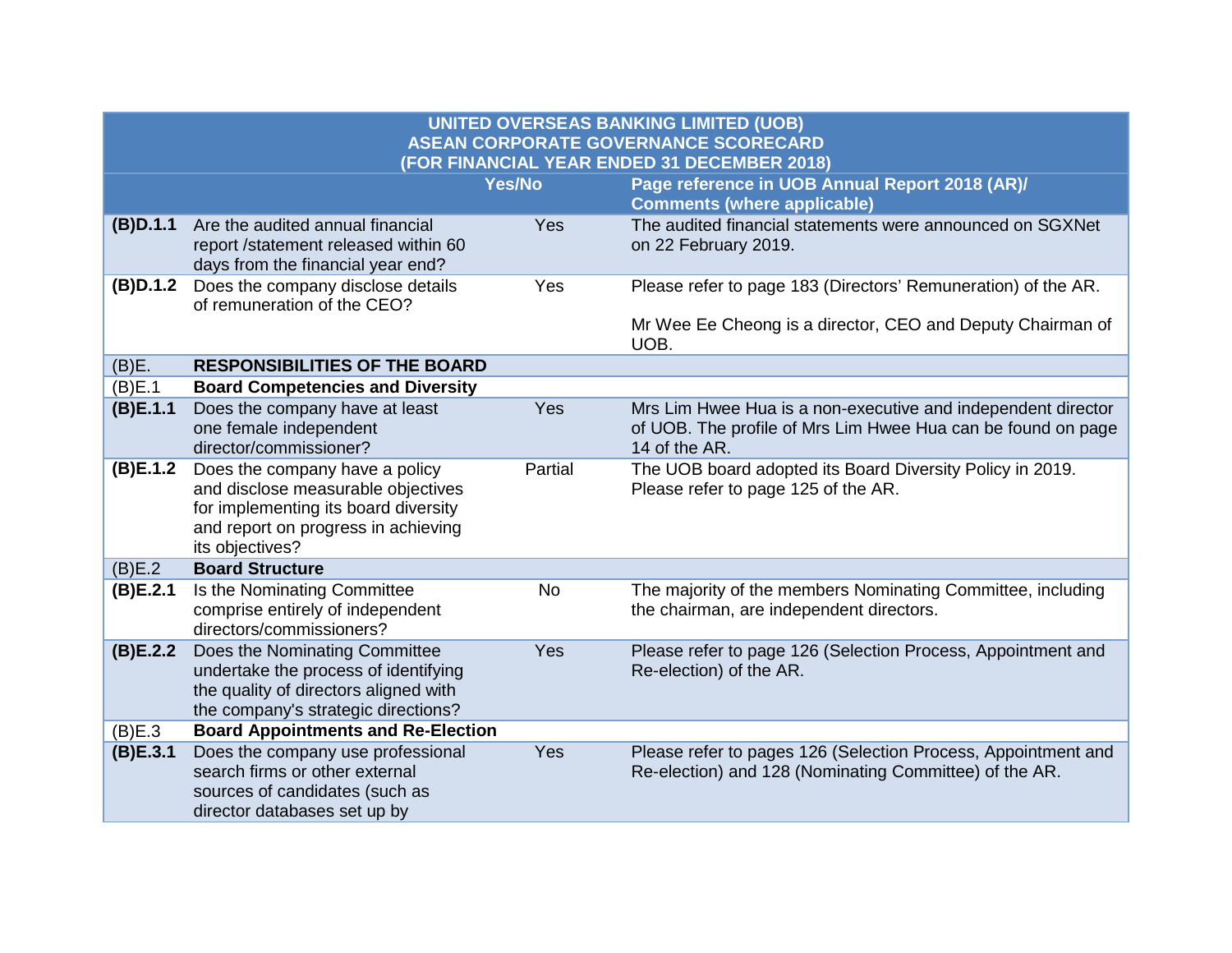| <b>UNITED OVERSEAS BANKING LIMITED (UOB)</b><br><b>ASEAN CORPORATE GOVERNANCE SCORECARD</b><br>(FOR FINANCIAL YEAR ENDED 31 DECEMBER 2018) |                                                                                                                                                                                                                            |               |                                                                                           |
|--------------------------------------------------------------------------------------------------------------------------------------------|----------------------------------------------------------------------------------------------------------------------------------------------------------------------------------------------------------------------------|---------------|-------------------------------------------------------------------------------------------|
|                                                                                                                                            |                                                                                                                                                                                                                            | <b>Yes/No</b> | Page reference in UOB Annual Report 2018 (AR)/<br><b>Comments (where applicable)</b>      |
|                                                                                                                                            | director or shareholder bodies)<br>when searching for candidates to<br>the board of<br>directors/commissioners?                                                                                                            |               |                                                                                           |
| (B)E.4                                                                                                                                     | <b>Board Appointments and Re-Election</b>                                                                                                                                                                                  |               |                                                                                           |
| (B)E.4.1                                                                                                                                   | Do independent non-executive<br>directors/commissioners make up<br>more than 50% of the board of<br>directors/commissioners for a<br>company with independent<br>chairman?                                                 | Yes           | Please refer to page 124 (Board Independence, Composition<br>and Diversity) of the AR.    |
| (B)E.5                                                                                                                                     | <b>Risk Oversight</b>                                                                                                                                                                                                      |               |                                                                                           |
| (B)E.5.1                                                                                                                                   | Does the board describe its<br>governance process around IT<br>issues including disruption, cyber<br>security, disaster recovery, to<br>ensure that all key risks are<br>identified, managed and reported to<br>the board? | Yes           | Please refer to pages 42 (Enhancing Cybersecurity and 160<br>(Technology Risk) of the AR. |
| (B)E.6                                                                                                                                     | <b>Board Performance</b>                                                                                                                                                                                                   |               |                                                                                           |
| (B)E.6.1                                                                                                                                   | Does the company have a separate<br>board level Risk Committee?                                                                                                                                                            | Yes           | Please refer to page 130 (Board Risk Management Committee)<br>of the AR.                  |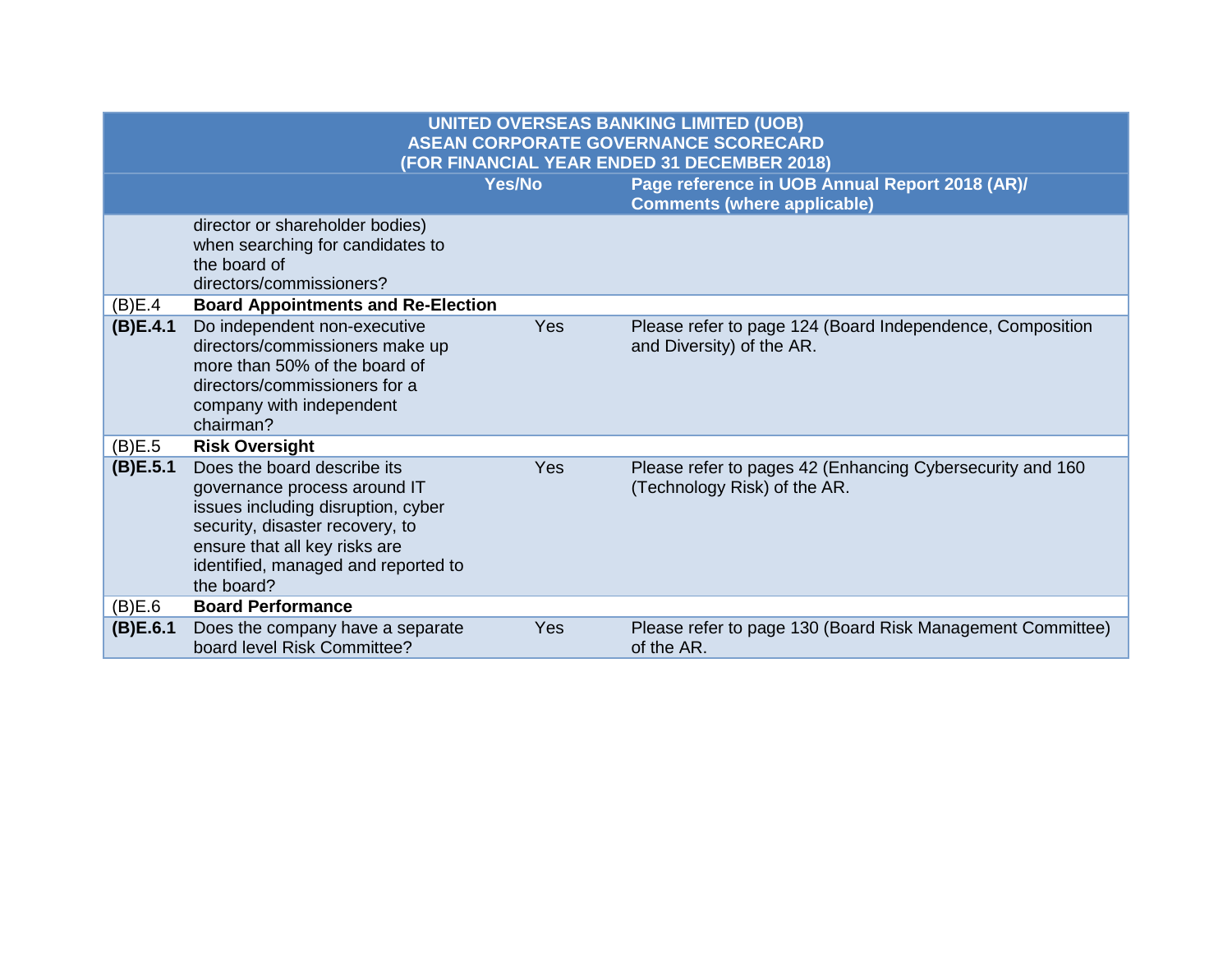| <b>UNITED OVERSEAS BANKING LIMITED (UOB)</b><br><b>ASEAN CORPORATE GOVERNANCE SCORECARD</b> |                                                                                                                                                                                                                               |               |                                                                                                                   |  |  |
|---------------------------------------------------------------------------------------------|-------------------------------------------------------------------------------------------------------------------------------------------------------------------------------------------------------------------------------|---------------|-------------------------------------------------------------------------------------------------------------------|--|--|
| (FOR FINANCIAL YEAR ENDED 31 DECEMBER 2018)                                                 |                                                                                                                                                                                                                               |               |                                                                                                                   |  |  |
|                                                                                             |                                                                                                                                                                                                                               | <b>Yes/No</b> | Page reference in UOB Annual Report 2018 (AR)/                                                                    |  |  |
|                                                                                             |                                                                                                                                                                                                                               |               | <b>Comments (where applicable)</b>                                                                                |  |  |
|                                                                                             | <b>LEVEL 2 - PENALTY ITEMS</b>                                                                                                                                                                                                |               |                                                                                                                   |  |  |
|                                                                                             |                                                                                                                                                                                                                               |               |                                                                                                                   |  |  |
| (P)A.1                                                                                      | <b>Basic Shareholder Rights</b>                                                                                                                                                                                               |               |                                                                                                                   |  |  |
| (P)A.1.1                                                                                    | Did the company fail or neglect to                                                                                                                                                                                            | <b>No</b>     |                                                                                                                   |  |  |
|                                                                                             | offer equal treatment for share<br>repurchases to all shareholders?                                                                                                                                                           |               |                                                                                                                   |  |  |
|                                                                                             |                                                                                                                                                                                                                               |               |                                                                                                                   |  |  |
| (P)A.2                                                                                      | Shareholders, including institutional shareholders, should be allowed to consult with each other on issues<br>concerning their basic shareholder rights as defined in the Principles, subject to exceptions to prevent abuse. |               |                                                                                                                   |  |  |
| (P)A.2.1                                                                                    | Is there evidence of barriers that                                                                                                                                                                                            | <b>No</b>     |                                                                                                                   |  |  |
|                                                                                             | prevent shareholders from                                                                                                                                                                                                     |               |                                                                                                                   |  |  |
|                                                                                             | communicating or consulting with                                                                                                                                                                                              |               |                                                                                                                   |  |  |
|                                                                                             | other shareholders?                                                                                                                                                                                                           |               |                                                                                                                   |  |  |
| (P)A.3                                                                                      |                                                                                                                                                                                                                               |               | Right to participate effectively in and vote in general shareholders meeting and should be informed of the rules, |  |  |
|                                                                                             | including voting procedures, that govern general shareholders meeting.                                                                                                                                                        |               |                                                                                                                   |  |  |
| (P)A.3.1                                                                                    | Did the company include any                                                                                                                                                                                                   | <b>No</b>     |                                                                                                                   |  |  |
|                                                                                             | additional and unannounced                                                                                                                                                                                                    |               |                                                                                                                   |  |  |
|                                                                                             | agenda item into the notice of                                                                                                                                                                                                |               |                                                                                                                   |  |  |
|                                                                                             | AGM/EGM?                                                                                                                                                                                                                      |               |                                                                                                                   |  |  |
| $(P)$ A.3.2                                                                                 | Did the Chairman of the Board,                                                                                                                                                                                                | Yes           | All Directors attended the most recent AGM held on 26 April                                                       |  |  |
|                                                                                             | Audit Committee Chairman and                                                                                                                                                                                                  |               | 2019. Please refer to UOB Corporate website                                                                       |  |  |
|                                                                                             | CEO attend the most recent AGM?                                                                                                                                                                                               |               | (https://www.uobgroup.com/investor-relations/agm-and-                                                             |  |  |
|                                                                                             |                                                                                                                                                                                                                               |               | egm/index.html).                                                                                                  |  |  |
| (P)A.4                                                                                      |                                                                                                                                                                                                                               |               | Capital structures and arrangements that enable certain shareholders to obtain a degree of control                |  |  |
|                                                                                             | disproportionate to their equity ownership should be disclosed.                                                                                                                                                               |               |                                                                                                                   |  |  |
| $(P)$ A.4.1                                                                                 | Shareholders Agreement?                                                                                                                                                                                                       | <b>No</b>     |                                                                                                                   |  |  |
| $(P)$ A.4.2                                                                                 | Voting Cap?                                                                                                                                                                                                                   | <b>No</b>     |                                                                                                                   |  |  |
| $(P)$ A.4.3                                                                                 | <b>Multiple Voting Rights?</b>                                                                                                                                                                                                | <b>No</b>     |                                                                                                                   |  |  |
| (P)A.5                                                                                      |                                                                                                                                                                                                                               |               | Capital structures and arrangements that enable certain shareholders to obtain a degree of control                |  |  |
|                                                                                             | disproportionate to their equity ownership should be disclosed.                                                                                                                                                               |               |                                                                                                                   |  |  |
| (P)A.5.1                                                                                    | Is a pyramid ownership structure                                                                                                                                                                                              | <b>No</b>     | Please refer to page 292 of the AR.                                                                               |  |  |
|                                                                                             | and/ or cross holding structure                                                                                                                                                                                               |               |                                                                                                                   |  |  |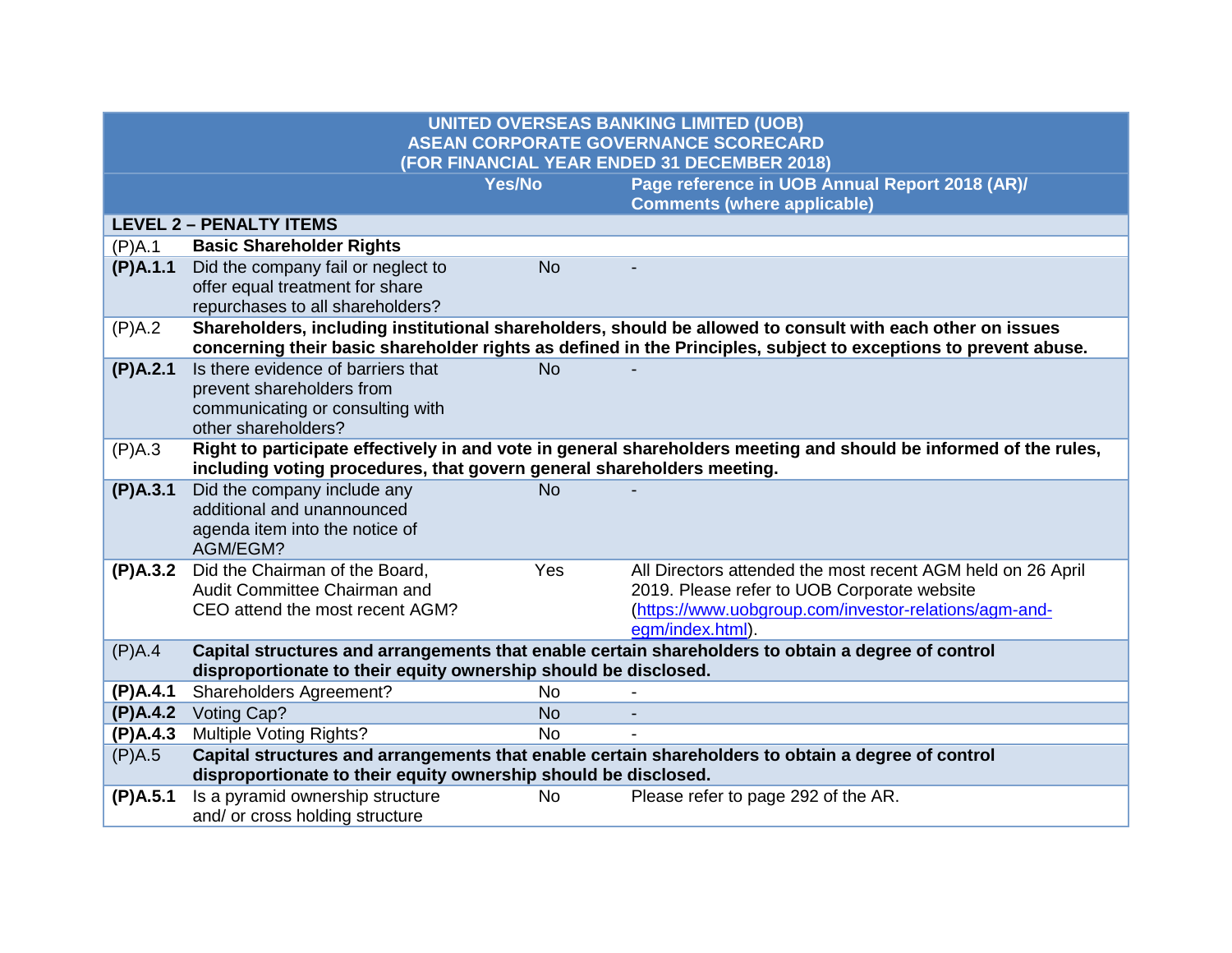| <b>UNITED OVERSEAS BANKING LIMITED (UOB)</b><br><b>ASEAN CORPORATE GOVERNANCE SCORECARD</b><br>(FOR FINANCIAL YEAR ENDED 31 DECEMBER 2018) |                                                                                                                                                                             |               |                                                                                                                            |  |
|--------------------------------------------------------------------------------------------------------------------------------------------|-----------------------------------------------------------------------------------------------------------------------------------------------------------------------------|---------------|----------------------------------------------------------------------------------------------------------------------------|--|
|                                                                                                                                            |                                                                                                                                                                             | <b>Yes/No</b> | Page reference in UOB Annual Report 2018 (AR)/<br><b>Comments (where applicable)</b>                                       |  |
|                                                                                                                                            | apparent?                                                                                                                                                                   |               | Based on the information available as at 5 March 2019, 76% of<br>the issued shares of the Company were held by the public. |  |
| (P)B.                                                                                                                                      | <b>EQUITABLE TREATMENT OF SHAREHOLDERS</b>                                                                                                                                  |               |                                                                                                                            |  |
| (P)B.1                                                                                                                                     | Insider trading and abusive self-dealing should be prohibited.                                                                                                              |               |                                                                                                                            |  |
| (P)B.1.1                                                                                                                                   | Has there been any conviction of<br>insider trading involving<br>directors/commissioners,<br>management and employees in the<br>past three years?                           | <b>No</b>     |                                                                                                                            |  |
| (P)B.2                                                                                                                                     | Protecting minority shareholders from abusive action                                                                                                                        |               |                                                                                                                            |  |
| (P)B.2.1                                                                                                                                   | Has there been any cases of non<br>compliance with the laws, rules and<br>regulations pertaining to material<br>related party transactions in the<br>past three years?      | <b>No</b>     |                                                                                                                            |  |
| (P)B.2.2                                                                                                                                   | Were there any RPTs that can be<br>classified as financial assistance (i.e<br>not conducted at arms length) to<br>entities other than wholly-owned<br>subsidiary companies? | <b>No</b>     |                                                                                                                            |  |
| (P)C.                                                                                                                                      | <b>ROLE OF STAKEHOLDERS</b>                                                                                                                                                 |               |                                                                                                                            |  |
| (P)C.1                                                                                                                                     |                                                                                                                                                                             |               | The rights of stakeholders that are established by law or through mutual agreements are to be respected.                   |  |
| (P)C.1.1                                                                                                                                   | Have there been any violations of<br>any laws pertaining to<br>labour/employment/consumer/insolv<br>ency/commercial/competition or<br>environmental issues?                 | <b>No</b>     |                                                                                                                            |  |
| (P)C.2.1                                                                                                                                   | Has the company faced any<br>sanctions by regulators for failure to<br>make announcements within the                                                                        | <b>No</b>     | Please refer to page 104 (Strong Compliance Culture) of the<br>AR.                                                         |  |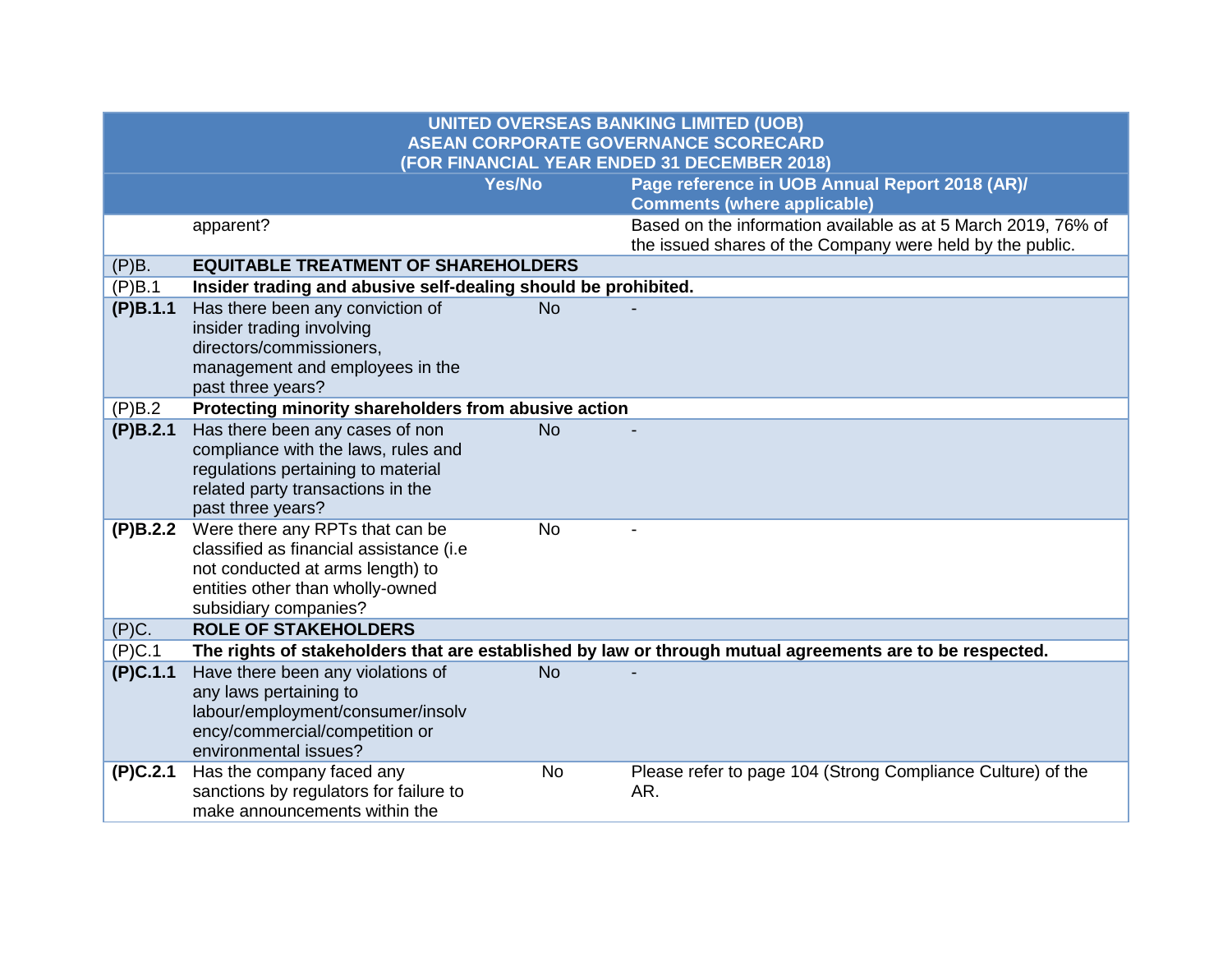| <b>UNITED OVERSEAS BANKING LIMITED (UOB)</b><br>ASEAN CORPORATE GOVERNANCE SCORECARD<br>(FOR FINANCIAL YEAR ENDED 31 DECEMBER 2018) |                                                                                                                                                            |           |                                                                                      |  |
|-------------------------------------------------------------------------------------------------------------------------------------|------------------------------------------------------------------------------------------------------------------------------------------------------------|-----------|--------------------------------------------------------------------------------------|--|
|                                                                                                                                     |                                                                                                                                                            | Yes/No    | Page reference in UOB Annual Report 2018 (AR)/<br><b>Comments (where applicable)</b> |  |
|                                                                                                                                     | requisite time period for material<br>events?                                                                                                              |           |                                                                                      |  |
| (P)D.                                                                                                                               | <b>DISCLOSURE AND TRANSPARENCY</b>                                                                                                                         |           |                                                                                      |  |
| (P)D.1                                                                                                                              | Sanctions from regulator on financial reports                                                                                                              |           |                                                                                      |  |
| (P)D.1.1                                                                                                                            | Did the company receive a<br>"qualified opinion" in its external<br>audit report?                                                                          | <b>No</b> |                                                                                      |  |
| (P)D.1.2                                                                                                                            | Did the company receive an<br>"adverse opinion" in its external<br>audit report?                                                                           | <b>No</b> |                                                                                      |  |
| (P)D.1.3                                                                                                                            | Did the company receive a<br>"disclaimer opinion" in its external<br>audit report?                                                                         | <b>No</b> |                                                                                      |  |
| (P)D.1.4                                                                                                                            | Has the company in the past year<br>revised its financial statements for<br>reasons other than changes in<br>accounting policies?                          | <b>No</b> |                                                                                      |  |
| (P)E.                                                                                                                               | <b>RESPONSIBILITIES OF THE BOARD</b>                                                                                                                       |           |                                                                                      |  |
| (P)E.1                                                                                                                              | Compliance with listing rules, regulations and applicable laws                                                                                             |           |                                                                                      |  |
| (P)E.1.1                                                                                                                            | Is there any evidence that the<br>company has not complied with any<br>listing rules and regulations over the<br>past year apart from disclosure<br>rules? | <b>No</b> |                                                                                      |  |
| (P)E.1.2                                                                                                                            | Have there been any instances<br>where non-executive<br>directors/commissioner have<br>resigned and raised any issues of<br>governance-related concerns?   | <b>No</b> |                                                                                      |  |
| (P)E.2                                                                                                                              | <b>Board Structure</b>                                                                                                                                     |           |                                                                                      |  |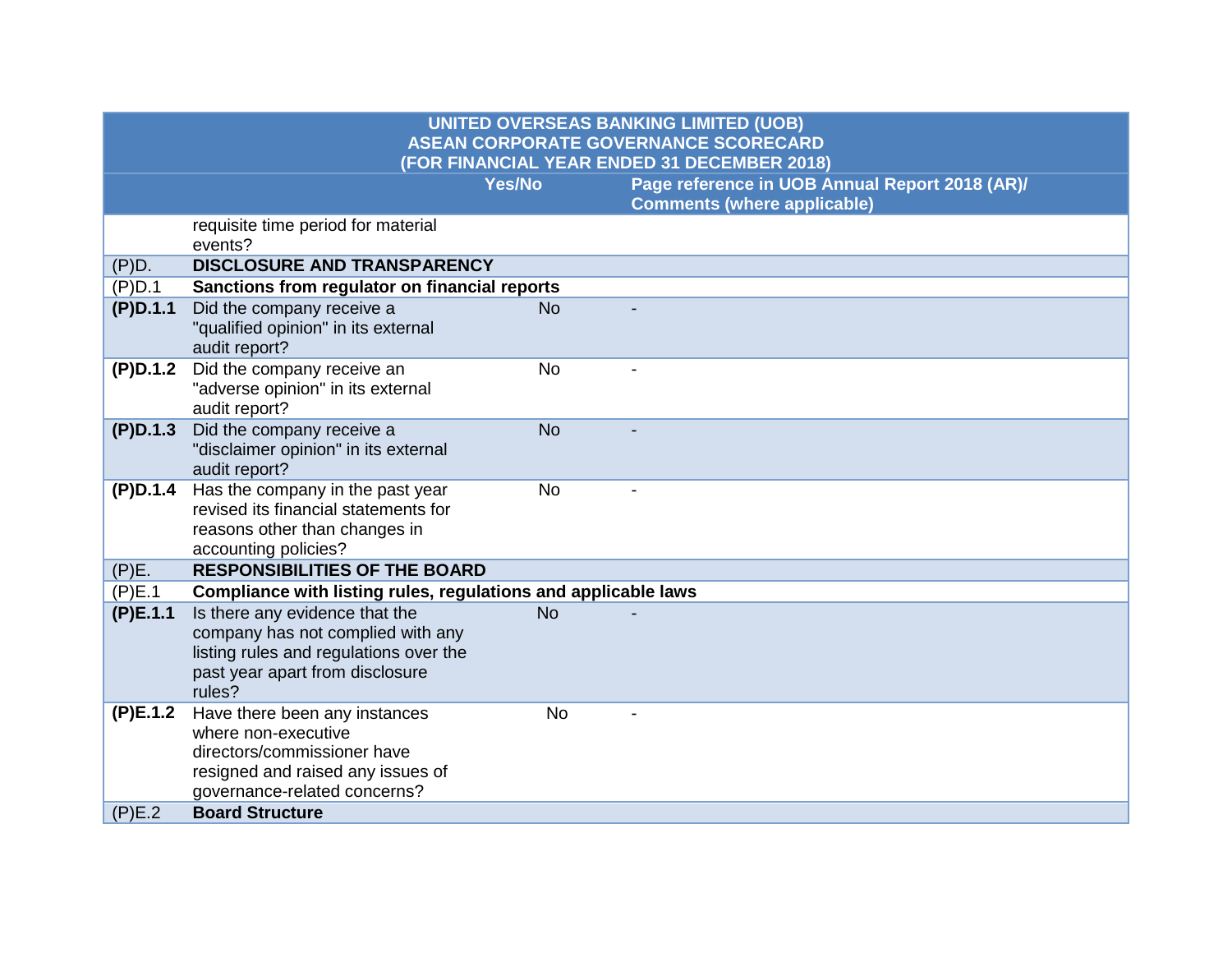| <b>UNITED OVERSEAS BANKING LIMITED (UOB)</b><br><b>ASEAN CORPORATE GOVERNANCE SCORECARD</b><br>(FOR FINANCIAL YEAR ENDED 31 DECEMBER 2018) |                                                                                                                                                                                                                   |           |                                                |
|--------------------------------------------------------------------------------------------------------------------------------------------|-------------------------------------------------------------------------------------------------------------------------------------------------------------------------------------------------------------------|-----------|------------------------------------------------|
|                                                                                                                                            |                                                                                                                                                                                                                   | Yes/No    | Page reference in UOB Annual Report 2018 (AR)/ |
|                                                                                                                                            |                                                                                                                                                                                                                   |           | <b>Comments (where applicable)</b>             |
| (P)E.2.1                                                                                                                                   | Does the Company have any<br>independent<br>directors/commissioners who have<br>served for more than nine years or<br>two terms of five years <sup>1</sup> each<br>(whichever is higher) in the same<br>capacity? | <b>No</b> |                                                |
|                                                                                                                                            | <sup>1</sup> The five years term must be<br>required by legislation which pre-<br>existed before the introduction of<br>the ASEAN Corporate Governance<br>Scorecard in 2011                                       |           |                                                |
| (P)E.2.2                                                                                                                                   | Did the company fail to identify who<br>are the independent director(s) /<br>commissioner(s)?                                                                                                                     | <b>No</b> |                                                |
| (P)E.2.3                                                                                                                                   | Does the company have any<br>independent directors/non-<br>executive/commissioners who serve<br>on a total of more than five boards<br>of publicly-listed companies?                                              | <b>No</b> |                                                |
| (P)E.3                                                                                                                                     | <b>External Audit</b>                                                                                                                                                                                             |           |                                                |
| (P)E.3.1                                                                                                                                   | Is any of the directors or senior<br>management a former employee or<br>partner of the current external<br>auditor (in the past 2 years)?                                                                         | <b>No</b> |                                                |
| (P)E.4                                                                                                                                     | <b>Board Structure and Composition</b>                                                                                                                                                                            |           |                                                |
| (P)E.4.1                                                                                                                                   | Has the chairman been the<br>company CEO in the last three<br>years?                                                                                                                                              | <b>No</b> |                                                |
| (P)E.4.2                                                                                                                                   | Do independent non-executive                                                                                                                                                                                      | <b>No</b> |                                                |